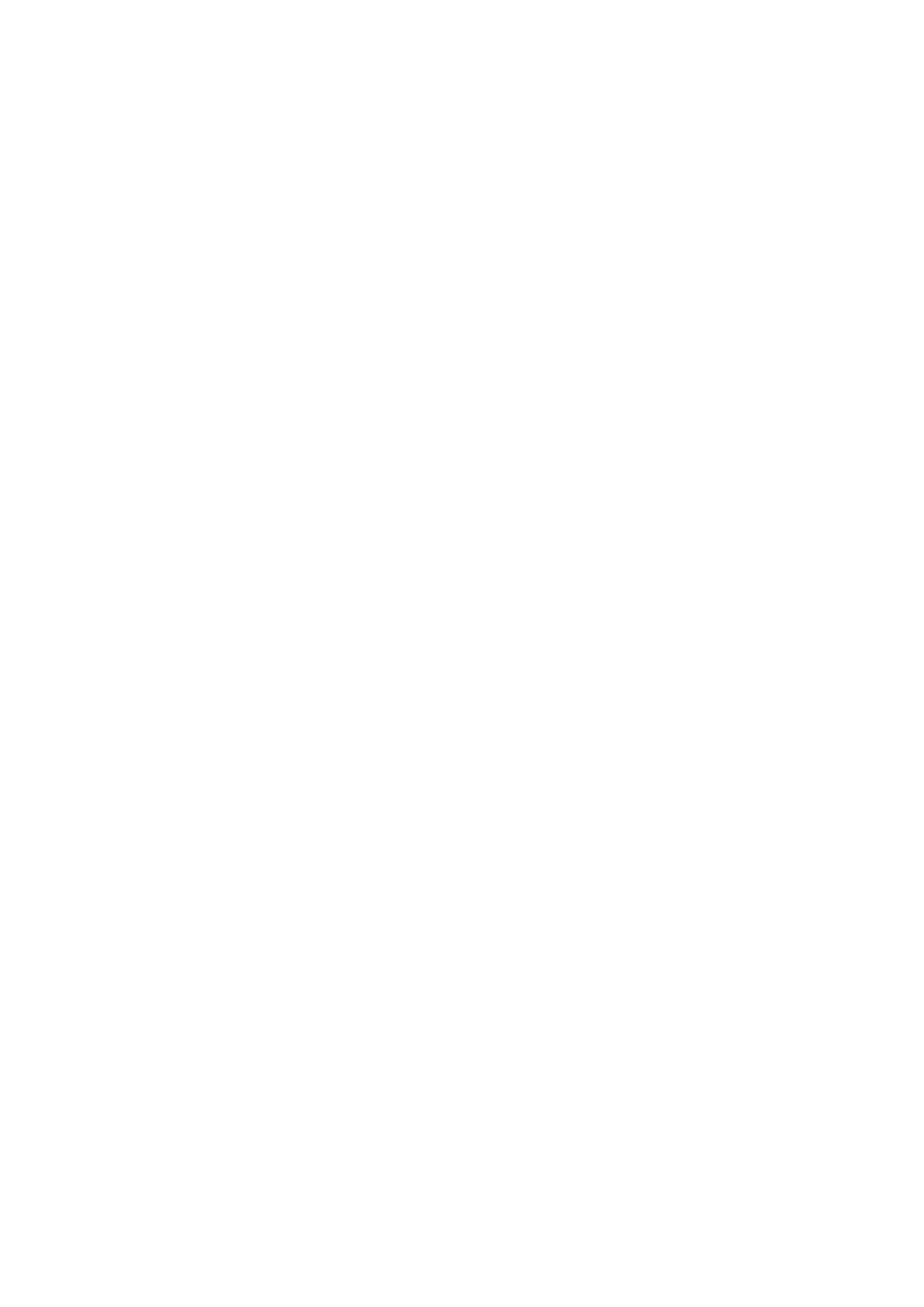## **Glenelg Ark 2005–2011: Evidence of Sustained Control of Foxes and Benefits for Native Mammals**

Alan Robley, Andrew Gormley, Ray Albert, Michael Bowd, Chris Hatfield, Robert McDonald, Michael Scroggie, Arlene Smith, Alex Thorp and Fred Warton

> Arthur Rylah Institute for Environmental Research 123 Brown Street, Heidelberg, Victoria 3084

> > November 2012

Arthur Rylah Institute for Environmental Research Department of Sustainability and Environment Heidelberg, Victoria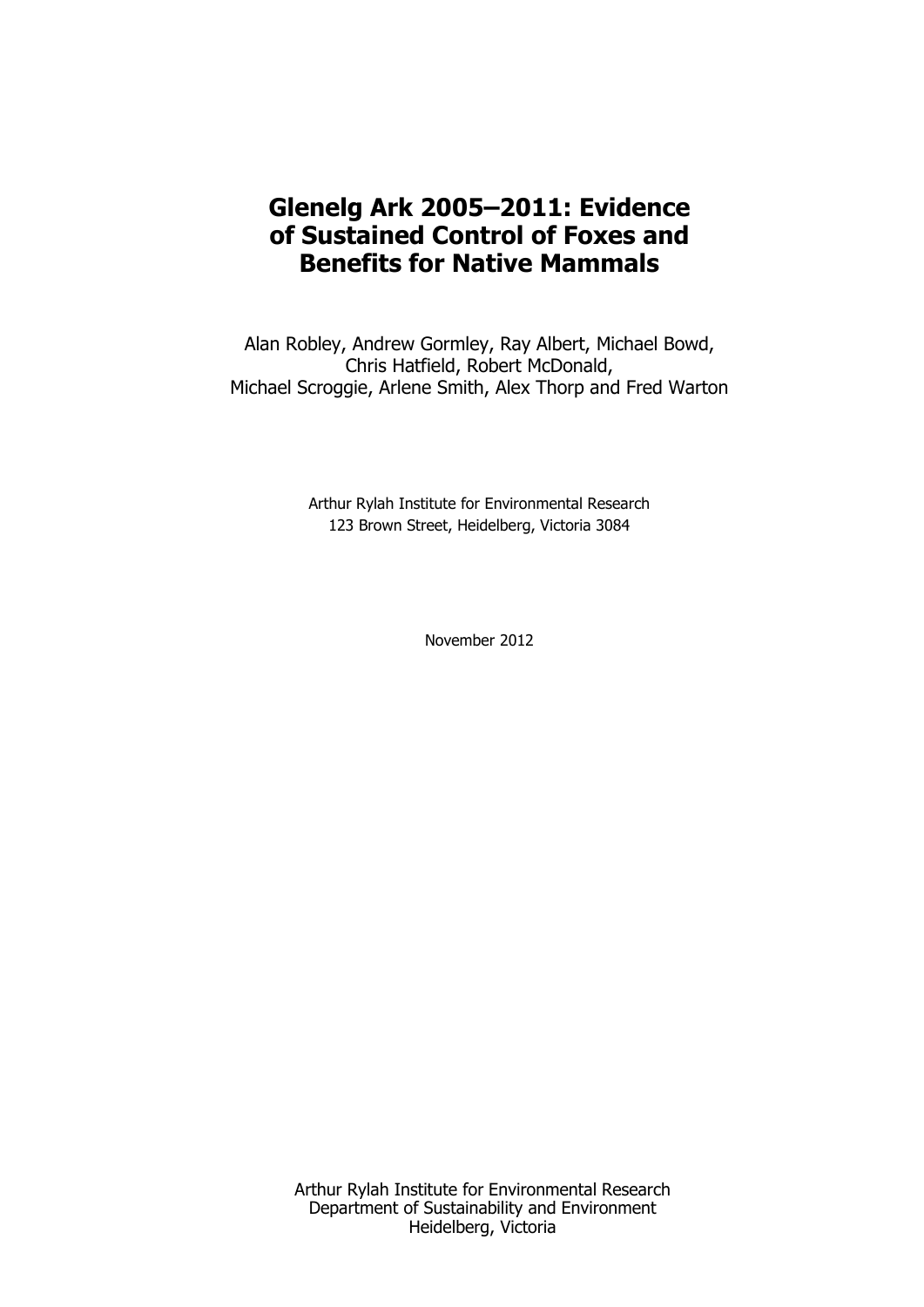| <b>Report produced by:</b> | Arthur Rylah Institute for Environmental Research |
|----------------------------|---------------------------------------------------|
|                            | Department of Sustainability and Environment      |
|                            | PO Box 137                                        |
|                            | Heidelberg, Victoria 3084                         |
|                            | Phone (03) 9450 8600                              |
|                            | Website: www.dse.vic.gov.au/ari                   |

© State of Victoria, Department of Sustainability and Environment 2012

This publication is copyright. Apart from fair dealing for the purposes of private study, research, criticism or review as permitted under the *Copyright Act 1968*, no part may be reproduced, copied, transmitted in any form or by any means (electronic, mechanical or graphic) without the prior written permission of the State of Victoria, Department of Sustainability and Environment. All requests and enquiries should be directed to the Customer Service Centre, 136 186 or email customer.service@dse.vic.gov.au

**Citation:** Robley, A., Gormley A., Albert, R., Bowd, M., Hatfield, C., McDonald, R., Scroggie, M., Smith, A., Thorp, A., and Warton, F. (2012) Glenelg Ark 2005–2011: Evidence of Sustained Control of Foxes and Benefits for Native Mammals. Arthur Rylah Institute for Environmental Research Technical Report Series No. 240. Department of Sustainability and Environment, Heidelberg, Victoria.

ISSN 1835-3827 (print)

ISSN 1835-3835 (online)

ISBN 978-1-74287-711-2 (print)

ISBN 978-1-74287-712-9 (online)

**Disclaimer:** This publication may be of assistance to you but the State of Victoria and its employees do not guarantee that the publication is without flaw of any kind or is wholly appropriate for your particular purposes and therefore disclaims all liability for any error, loss or other consequence which may arise from you relying on any information in this publication.

#### **Accessibility:**

If you would like to receive this publication in an accessible format, such as large print or audio, please telephone 136 186, or through the National Relay Service (NRS) using a modem or textphone/teletypewriter (TTY) by dialling 1800 555 677, or email [customer.service@dse.vic.gov.au](mailto:customer.service@dse.vic.gov.au)

This document is also available in PDF format on the internet at www.dse.vic.gov.au

**Front cover photo:** Long-nosed Potoroo (Alan Robley).

**Authorised by:** Victorian Government, Melbourne

**Printed by:** PRINTROOM 77 St Georges Rd, Preston 3072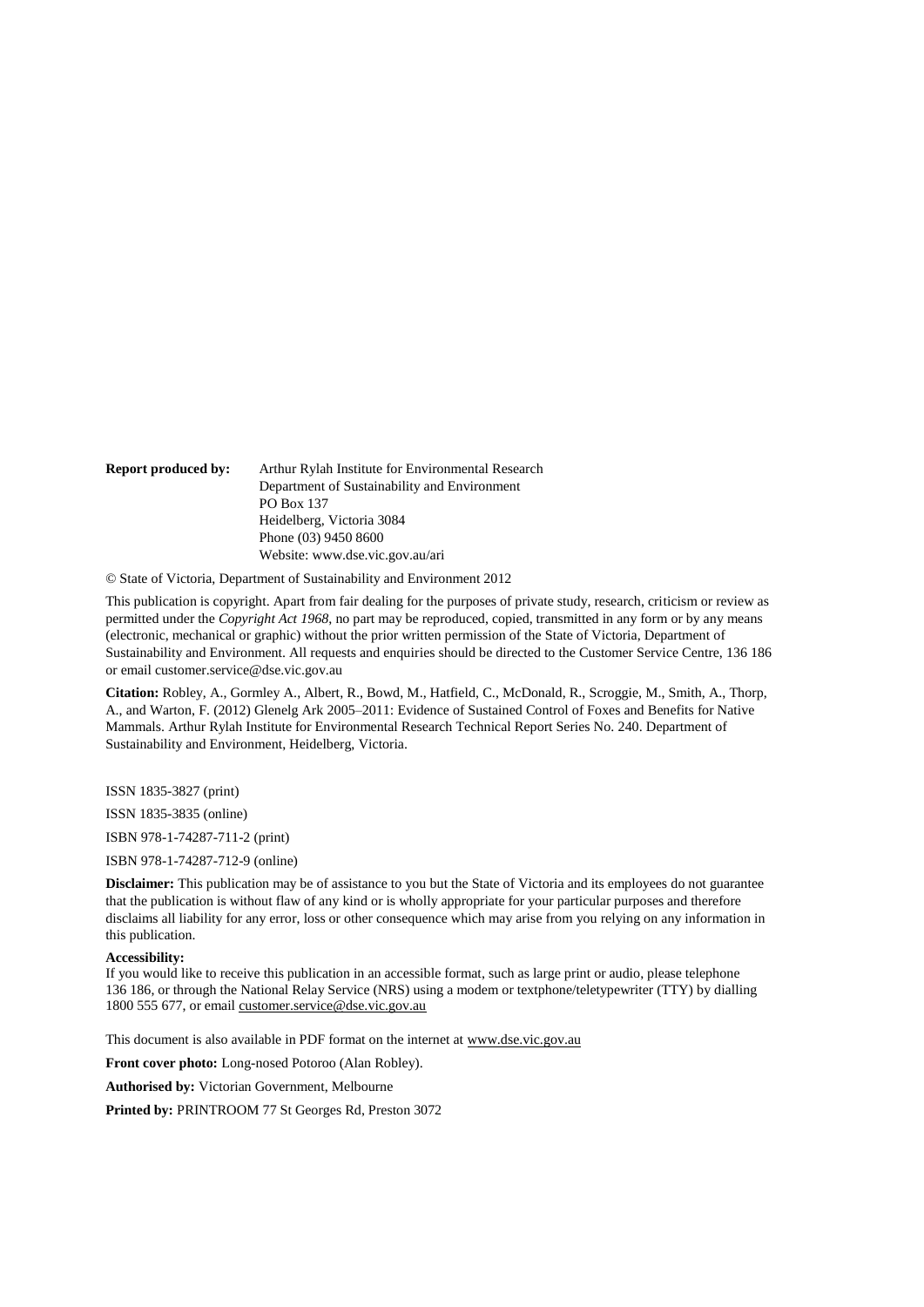## **Contents**

| $\mathbf{1}$            |                   |                                                                                           |  |
|-------------------------|-------------------|-------------------------------------------------------------------------------------------|--|
| 1.1                     |                   |                                                                                           |  |
| 1.2                     |                   |                                                                                           |  |
| $\boldsymbol{2}$        |                   |                                                                                           |  |
| 2.1                     |                   |                                                                                           |  |
| 2.2                     |                   |                                                                                           |  |
|                         | 2.2.1             | Demonstrating the impact of the initial knockdown of the fox population4                  |  |
|                         | 2.2.2             |                                                                                           |  |
| 2.3                     |                   |                                                                                           |  |
|                         | 2.3.1             |                                                                                           |  |
| 2.4                     |                   |                                                                                           |  |
| 3                       |                   |                                                                                           |  |
| 3.1                     |                   |                                                                                           |  |
|                         | 3.1.1             |                                                                                           |  |
|                         | 3.1.2             |                                                                                           |  |
|                         | 3.1.3             |                                                                                           |  |
| $\overline{\mathbf{4}}$ |                   |                                                                                           |  |
| 4.1                     |                   |                                                                                           |  |
| 4.2                     |                   |                                                                                           |  |
|                         | 4.2.1             |                                                                                           |  |
| 4.3                     |                   |                                                                                           |  |
| 5                       |                   |                                                                                           |  |
|                         | <b>References</b> | 30                                                                                        |  |
|                         |                   | Appendix 1. Ecological Vegetation Classes within each treatment and non-treatment area32  |  |
|                         |                   |                                                                                           |  |
|                         |                   | Appendix 3. Location and year of detection for Long-nosed Potoroos across the Glenelg Ark |  |
|                         |                   |                                                                                           |  |
|                         |                   | Appendix 4. Location and year of detection for Southern Brown Bandicoots across the       |  |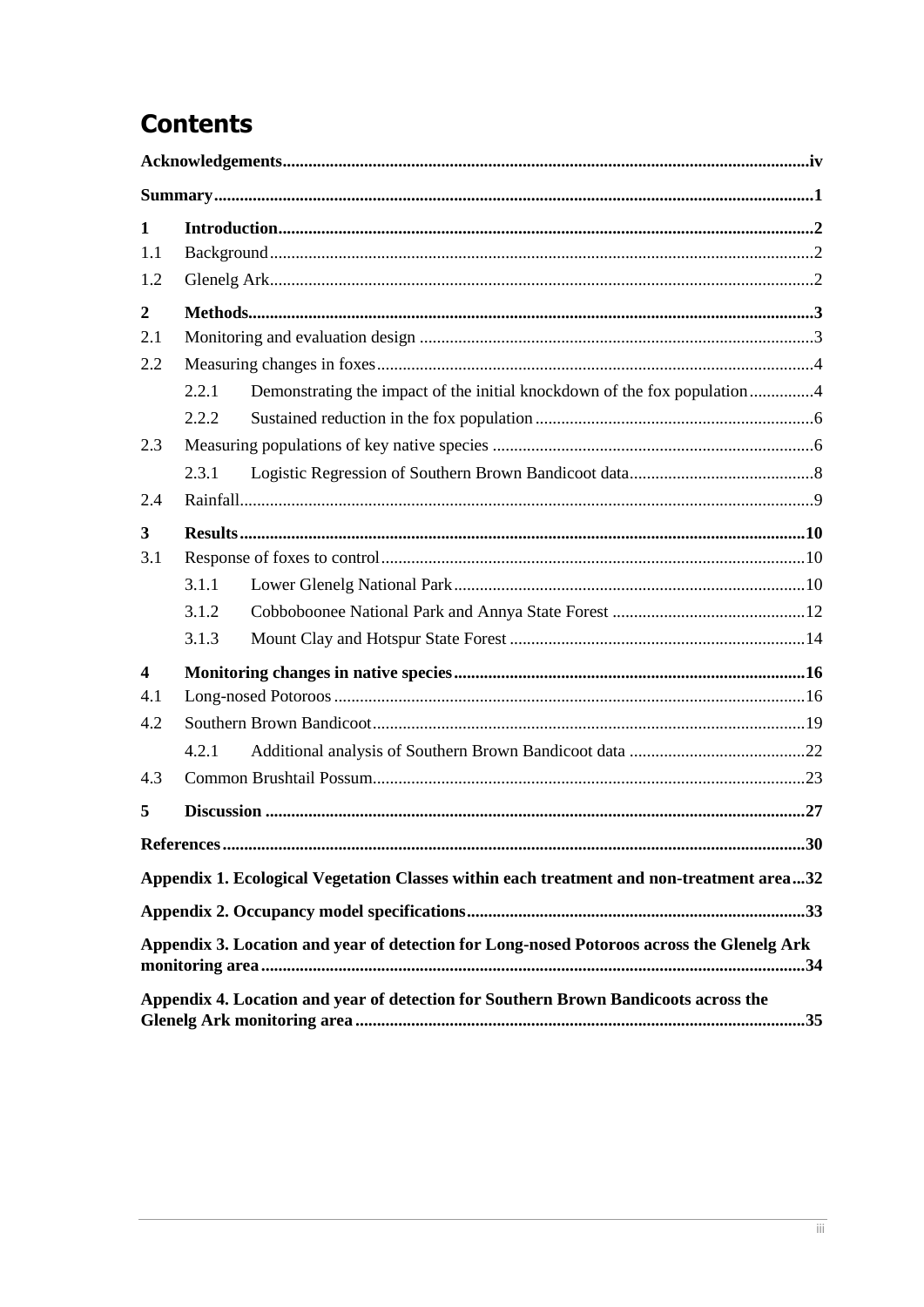## <span id="page-5-0"></span>**Acknowledgements**

This project was funded by the Pests and Weeds on Public Land Initiative of the Department of Sustainability and Environment through the Glenelg Ark project. The collection of field data was managed by Donald Pratt. Justin Cook and Stephen Balharrie provided valuable input into this report and the development of the monitoring and evaluation program, as did Simon Nicol and Daryl MacKenzie. Dave Forsyth and Michael Johnston provided many useful comments that improved this report.

This work was conducted under the Department of Sustainability and Environment Animal Ethics Committee Permit Numbers 10/23, 9/15 and 8/28.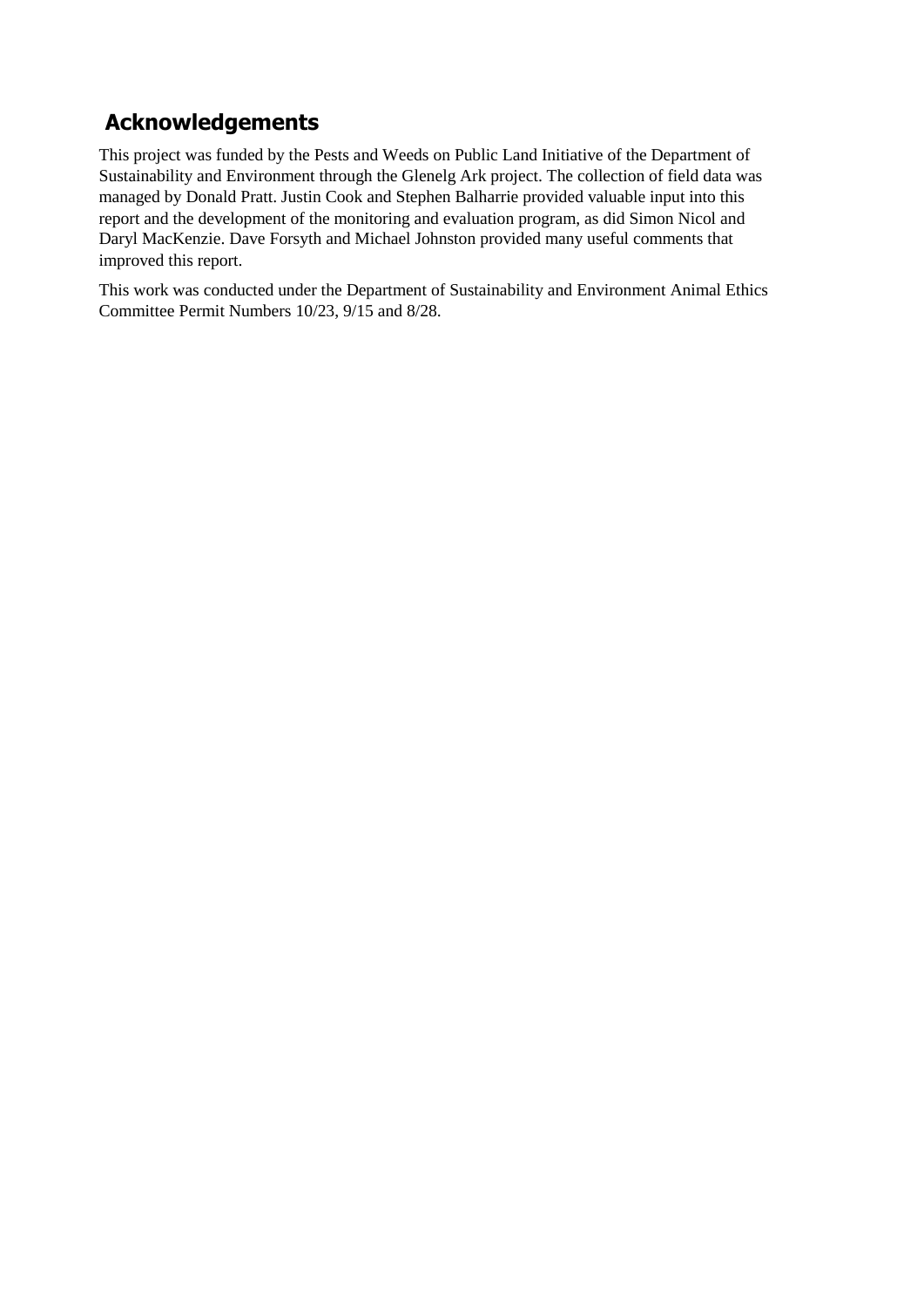## <span id="page-6-0"></span>**Summary**

The Glenelg Ark project was established in 2005 under the Department of Sustainability and Environments Weeds and Pests on Public Land Initiative. The project aimed to facilitate the recovery of native mammal populations in far south-west Victoria by undertaking broadscale, continuous Red Fox (*Vulpes vulpes*) baiting using buried Foxoff® baits across 100 000 ha of state forest and national park.

The monitoring and evaluation program measured the effectiveness of the fox control operation as well as the response of a range of native species at risk from Red Fox predation. The monitoring program used a conditional case-control study design to identify whether changes in site occupancy by native species (the 'case') are conditional on the presence of foxes, by comparing sites that have foxes present but are otherwise similar (the controls) with those that have a substantially reduced index of fox abundance.

Three Treatment Monitoring Areas (i.e. areas that received fox control) and three Non-Treatment Monitoring Areas (i.e. areas that did not receive fox control) were paired in the landscape and replicated three times. We used differences in the proportion of baits taken and activity measured on sand plots as indices of fox abundance, and the number of sites occupied by three target native mammal species (including persistence and colonisation rates) as indices of abundance. To our knowledge this is the first time that site occupancy modelling has been applied to assessing the response of native species to a reduction in foxes.

The Glenelg Ark monitoring program has achieved its aims of quantifying the response of foxes and targeted native species to broadscale continuous fox control. As more data is collected, the uncertainty around the nature of these responses is expected to decline.

There was a significant and sustained decline in the index of fox abundance derived from bait take on the three treatment monitoring areas compared to the three non-treatment monitoring areas (76%–81% initial reduction). Assessment of comparative occupancy rates between a pair of treatment and non-treatment sites based on data from camera traps indicated a significantly lower level on baited sites. However, sand plot activity did not conclusively indicate differences between treatment and non-treatment sites.

Occupancy modelling showed that there was a significant positive effect of treatment on persistence and colonisation for Southern Brown Bandicoots (*Isoodon obesulus*) and Long-nosed Potoroos (*Potorous tridactylus*) each at a single but different site. There was a positive effect of treatment on persistence for Southern Brown Bandicoots at a second site and in colonisation at a third. There was a trend in a positive effect for Long-nosed Potoroos at a second site and no indication of a treatment effect on colonisation or persistence at the third site. Logistic modelling on the Southern Brown Bandicoot data for 2010 showed that while ecological vegetation class (EVC) and dominant tree species were important predictor variables, sites with fox control were five times more likely to have bandicoots present.

The results of the monitoring and evaluation program clearly demonstrate that foxes have been reduced and remain at relatively lower levels, and that there have been increases in the two native mammal species.

Results indicate a variable response by Southern Brown Bandicoots and Long-nosed Potoroos to fox control, however; it is critical that the fox control program continue and monitoring data be collected to reduce the uncertainty around the nature of this response. Determining the relative effectiveness of alternative methods for assessing differences in fox abundance, and examining the influence of rainfall, fire history and vegetation community on rates of persistence and colonisation will assist in clarifying the nature of the mammal fauna response.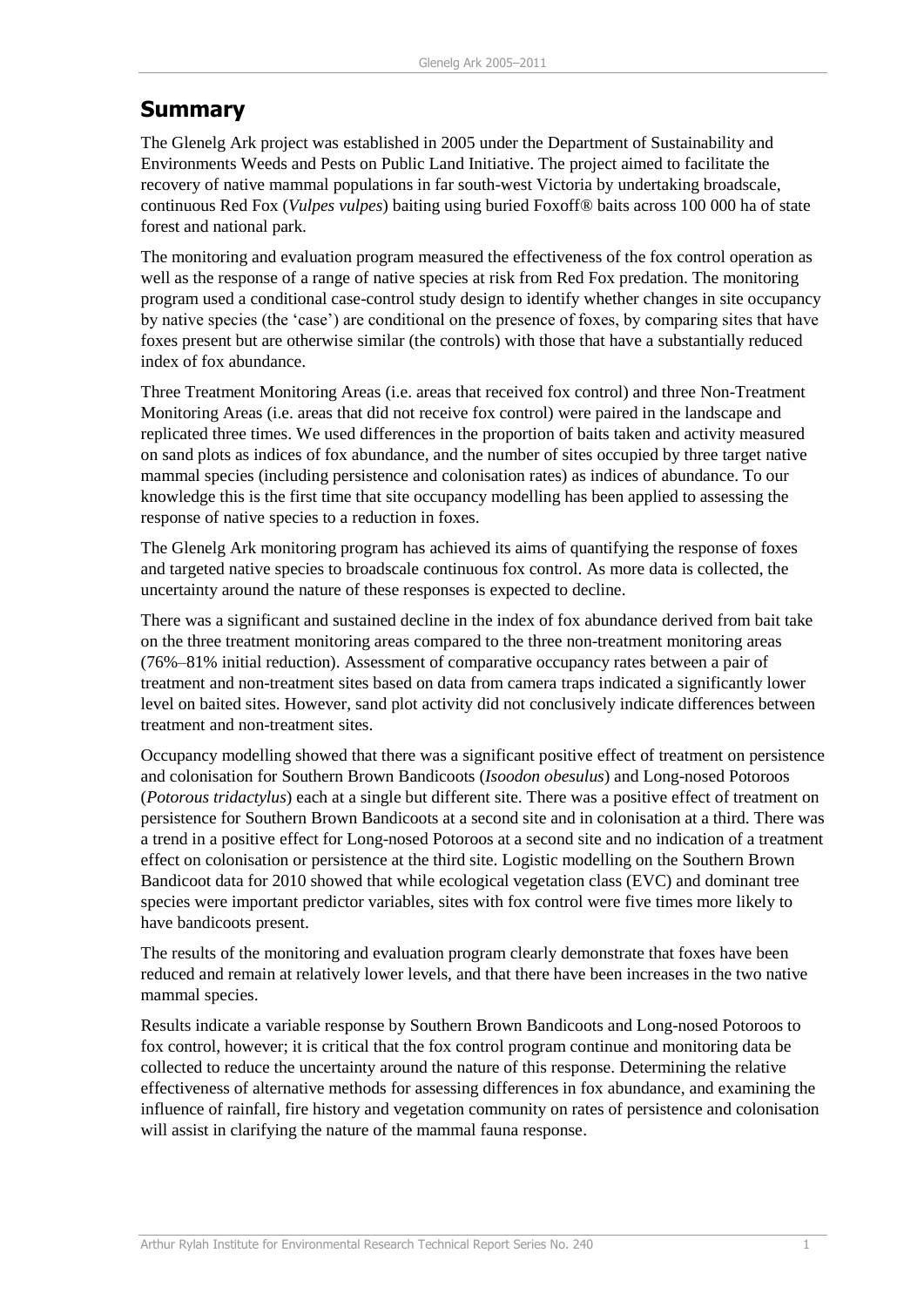## <span id="page-7-0"></span>**1 Introduction**

### <span id="page-7-1"></span>**1.1 Background**

Predation by the Red Fox (*Vulpes vulpes*) is a key threatening process for smaller native mammals and ground-nesting birds, and may be partly responsible for several extinctions (e.g. Lunney 2001). Predation by foxes is listed as a key threatening process under the *Victorian Flora and Fauna Guarantee Act 1988* and the Federal *Environmental Protection and Biodiversity Conservation Act 1999*. Fox control operations are conducted for threatened species and livestock protection on an estimated 10.5 million ha of land in Australia per year (Reddiex et al. 2004).

Poisoned baits are widely used to reduce populations of foxes throughout Australia. It is the main tool used in projects aimed at protecting or enhancing populations of native wildlife (Saunders and McLeod 2007).

Measuring the response of native wildlife to fox control is problematic. McLeod et al. (2008) review 14 studies that measured the response of native species' population size following fox control and found the results were inconsistent and sometimes conflicting. Possible explanations include: different species being effected in different ways; complex interactions between factors such as habitat and other predators; the baiting strategy being ineffective; the time frame of the control not being sufficient; or fox predation not having a measurable impact. Most studies only monitored the prey species of interest; however, Risbey et al. (2000) highlighted the complexity of ecosystems with a positive response to fox control in populations of feral cats, which then impacted on the preferred prey species.

An alternative to measuring changes in population size is to measure changes in the proportion of sites in an area that are occupied by the species in question (termed 'occupancy'). The simplest approach to estimating occupancy is to derive a naive estimate, i.e. the number of sites with at least one detection divided by the total number of sites in the study area. This assumes that if a species is present on a site then it will be detected, i.e. the probability of detection is 1. This method will likely result in a negatively biased estimate of site occupancy, as it is possible that sites that are considered unoccupied could in fact have species present that were undetected. MacKenzie and Kendall (2002) proposed that an unbiased estimation of occupancy can be achieved by repeated surveying of sites.

## <span id="page-7-2"></span>**1.2 Glenelg Ark**

The Glenelg Ark project was established in July 2005 to facilitate the recovery of native animal populations considered at risk from fox predation by undertaking large-scale, continuous fox baiting across 100 000 ha of state forest and national park in south-western Victoria (Figure 1).

To ensure ongoing government commitment and community support for Glenelg Ark, its benefits to Victoria's biodiversity must be demonstrated. The monitoring and evaluation component of Glenelg Ark is measuring: a) the response of foxes to control activities, and b) the response of a range of native species that are currently at risk from fox predation. Without such a program, management will have no capacity to: (a) justify reinvestment of scarce public conservation funds, (b) improve management actions based on scientific information about the effectiveness of previous management actions, and (c) maintain community support. Thus, the monitoring and evaluation form part of management and are not an imposition or adjunct to it.

It is acknowledged that a coherent and robust response in native mammals may not be measurable for several years. The outcomes of the monitoring and evaluation program will enable policy makers, and the community, to assess the success and future direction of Glenelg Ark.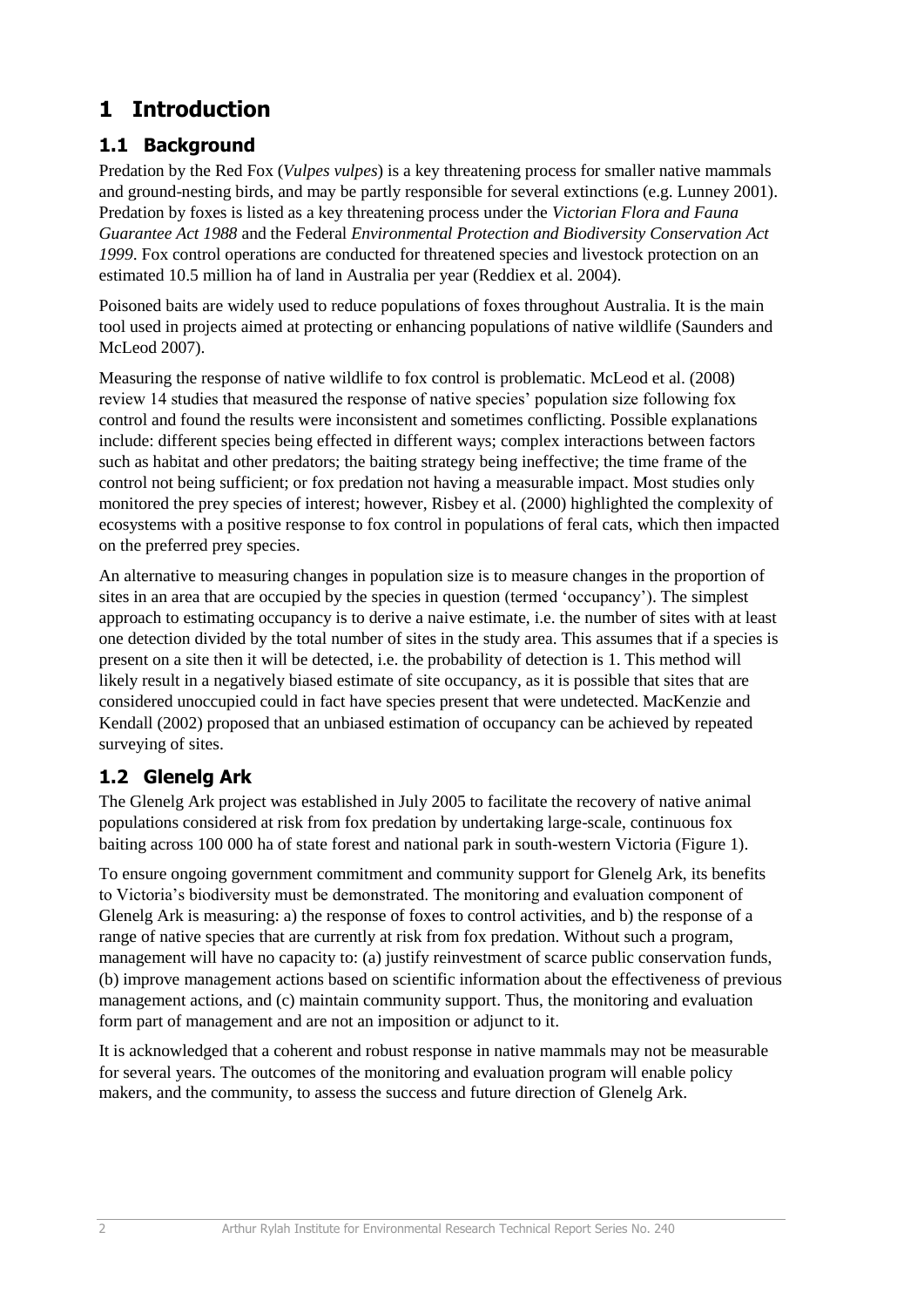## <span id="page-8-0"></span>**2 Methods**

### <span id="page-8-1"></span>**2.1 Monitoring and evaluation design**

The aim of the Glenelg Ark monitoring and evaluation program is to provide quantitative evidence of the effect of the fox baiting program and the associated changes in native mammal species. The *a priori* assumption is that fox predation is the key threatening process and that species at risk from fox predation would escape population regulation and increase in abundance once foxes had been reduced. Implicit in this assumption is the notion that although there are many variables which impact on a population's growth (e.g. food, predation, disease, climate, social and genetic), the major controlling variable (in this case fox predation) will show strong signals through the noise of contingent events.

We use a conditional case-control study design to identify whether changes in site occupancy by native species (the 'case') is conditional on the presence of foxes, by comparing sites that have foxes present but are otherwise similar (the controls) to those that have a substantially reduced number of foxes.

Three paired monitoring areas known as Treatment Monitoring Areas (TMAs, i.e. areas that received fox control) and Non-Treatment Monitoring Areas (NTMA, i.e. areas that did not receive fox control) (Figure 1) are used to assess the effectiveness of the program. In order to achieve a broadscale reduction in foxes across the public land estate areas, treatment for fox control was consolidated in the southern half of the overall project area (Figure 1). This meant that random allocation of treatment and non-treatment sites was not feasible. The three paired areas are:

- 1. Lower Glenelg National Park south (TMA; 8954 ha) and Lower Glenelg National Park north (NTMA; 4659 ha); separated by the Glenelg River
- 2. Cobobboonee National Park (TMA; 9750 ha) and Annya State Forest (NTMA; 8520 ha)
- 3. Mount Clay State Forest (TMA; 4703 ha) and Hotspur State Forest (NTMA; 6940 ha).

This design will identify any patterns of association between a reduction in foxes and an increase in site occupancy of targeted native species but does not allow any statistical interpretation of causality or effect (Lande et al. 1994).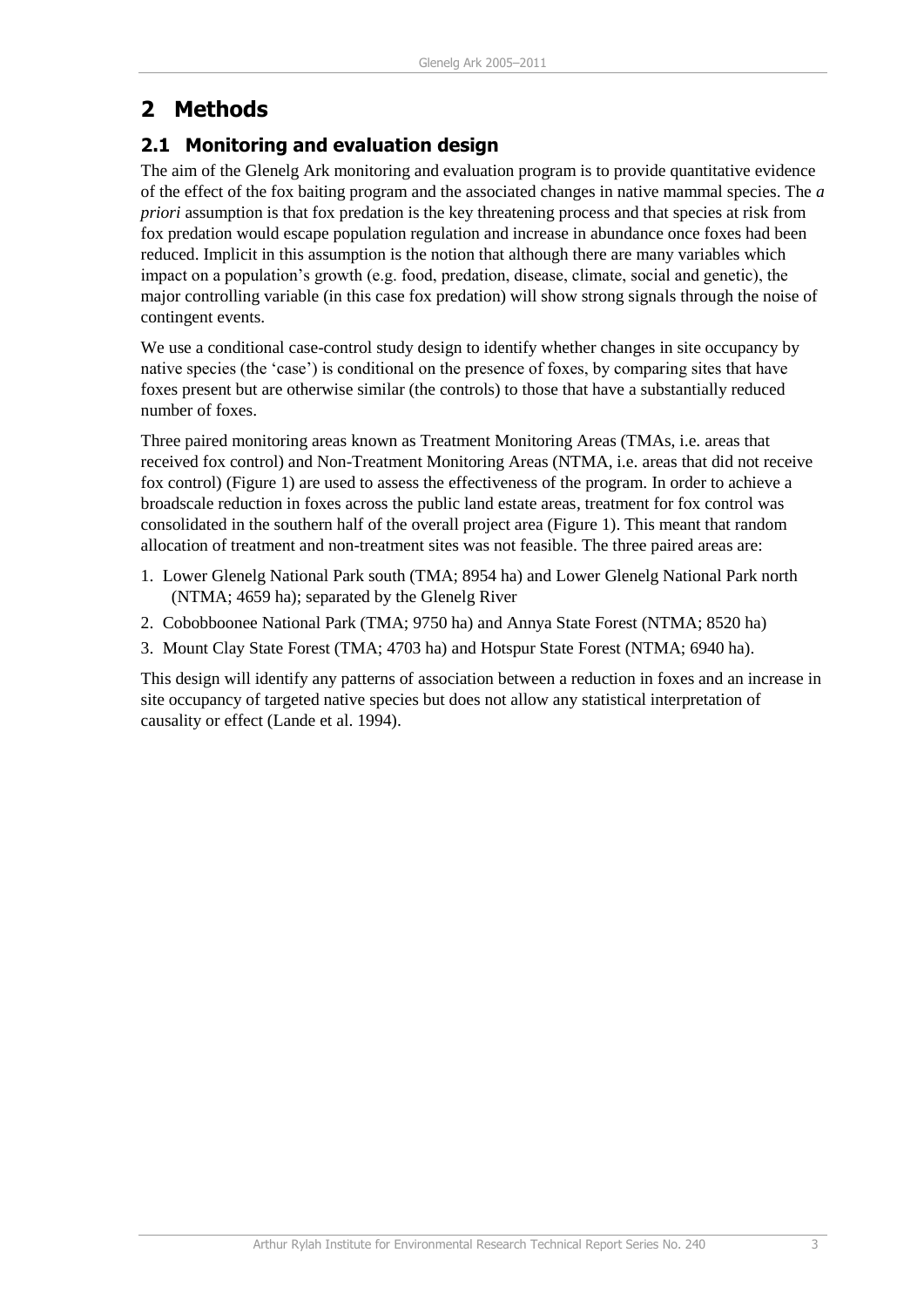

**Figure 1. Glenelg Ark monitoring and evaluation areas.**

### <span id="page-9-0"></span>**2.2 Measuring changes in foxes**

In the TMAs and NTMAs there had been little previous fox control prior to 2005. Each TMA bait station was constructed at a 1 km interval, and a single 1080 Foxoff bait was buried to a depth of 10 cm. Bait stations were checked and all baits replaced on a fortnightly basis throughout the year. An assessment of which species was likely to have taken bait was recorded at the time of bait checking. NTMA bait stations were constructed in the same manner and non-toxic Foxoff baits used. The number of bait stations ranged from 46 to 78 per area. Monitoring the results of the baiting program has three components:

- 1. demonstrating the impact of the initial knockdown of the fox population
- 2. monitoring the outcome of the sustained fox control measures
- 3. measuring changes in fox activity.

#### <span id="page-9-1"></span>**2.2.1 Demonstrating the impact of the initial knockdown of the fox population**

To establish an index of pre-baiting fox activity, free-feed (i.e. non-toxic) baits were used for several weeks prior to the commencement of poisoning. Progressively higher frequencies of bait take occur as time passes during the free-feed phase, as foxes become familiar with the location of bait stations and the presence of the baits. The assessment period for pre-toxic bait take was commenced once variation in daily bait take had stabilised (<10–15% variation). Contagion causes the daily frequencies of bait take to form a curve that flattens out at high values. An index of fox abundance can be achieved by checking bait stations daily and recording visitations until the curve has reached a plateau. The mean of three or more days after the plateau is reached is used as the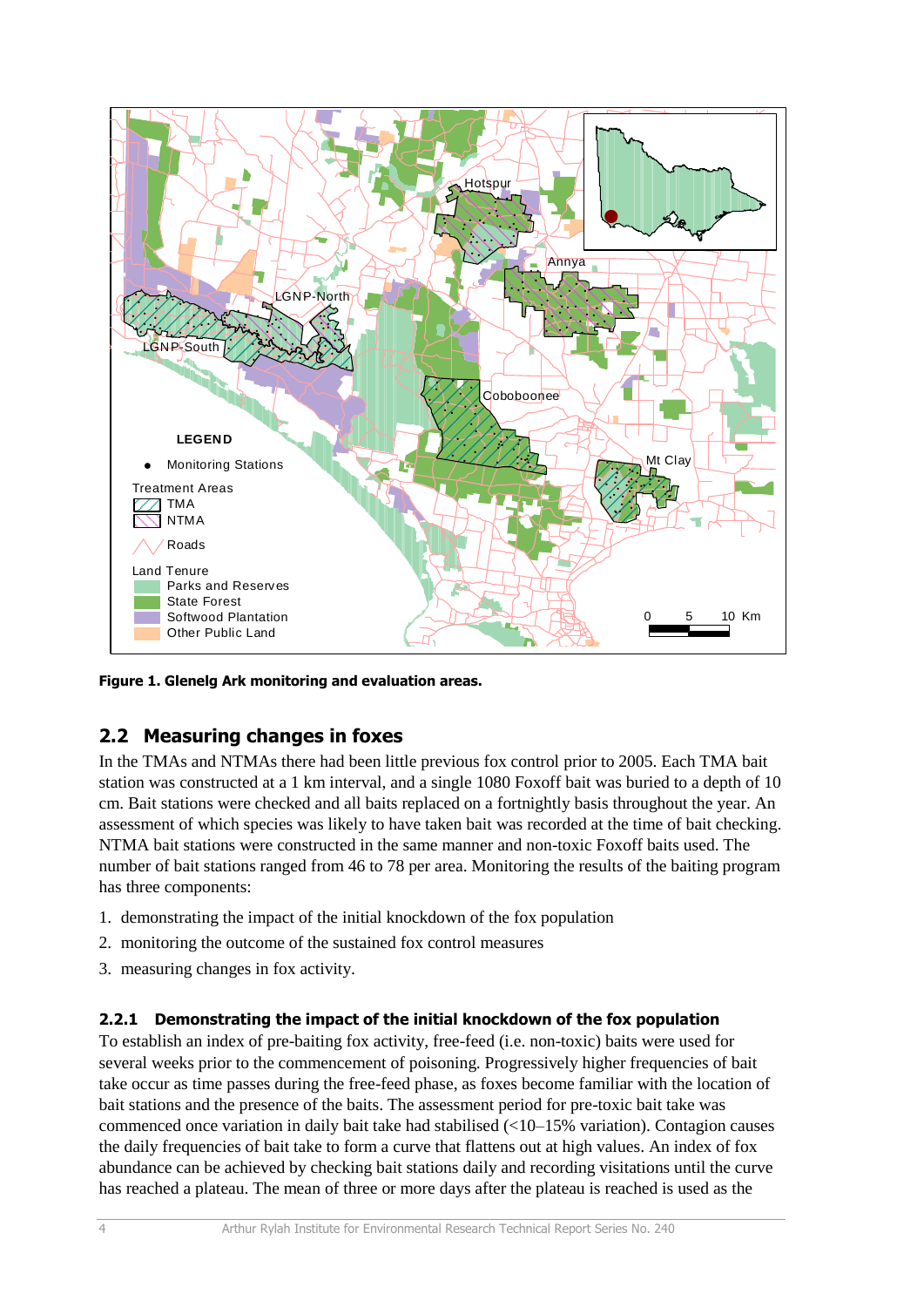index. This may take many days to achieve, with studies by Thompson and Fleming (1994) showing that 10 days were needed, Fleming (1997) showing 16 days, and Allen et al. (1996) showing 21 days were needed for dingoes to achieve the required results.

In association with the baiting program, changes in fox activity before and after poison baiting were measured using the presence of fox signs on sand plots. Sand plots are areas of smoothed sand covering the width of a track. They are checked daily for three consecutive days for sign of foxes, with plots smoothed over after checking (Allen et al. 1996). Plots were distributed at a density of one plot per kilometre of road/track with a minimum of 20 plots per monitoring area. The proportion of sand plots recording tracks per night between TMA and NTMA provide estimates of the efficacy of the poisoning program. Once free-feed baiting had stabilised, two sessions of sand plot monitoring were undertaken. This was repeated several days after the initial poison baiting on the TMAs.

The difference in the percentage of free-feed bait taken and the percentage of poison bait taken was determined to quantify the immediate effect of 1080 poisoning on the fox population. Figure 2 is a diagrammatic representation of the expected outcome from the bait take and sand plot monitoring program.



**Figure 2. Steps in monitoring the effectiveness of the initial fox reduction baiting, showing an example of data that might be obtained.** 

#### **2.2.1.1 Index of abundance**

At each site, visitations by foxes to bait stations (or sand plots) were recorded. Investigative visitation and actual removal of baits were recorded separately, but all visitations contribute to the index. Because baits become unavailable to other foxes once bait has been removed the relationship between fox density and bait take is not linear. In addition, more than one animal may visit a station, but this will be recorded as one visit. This can be accounted for with the use of a frequency– density transformation (Caughley1997):

$$
v = -\log_e(1 - f)
$$

where f is the frequency of visitation to bait stations (or sand plots) by foxes, and  $\nu$  is the mean density of the occurrence of fox sign per bait station (Fleming 1997).

#### **2.2.1.2 Percentage change**

The percentage change in the pre- and post-control index of abundance was derived from the baiting data. The sand plot activity index on the treatment sites was calculated as follows:

% Change = (pre-baiting index – post-baiting index) / pre-baiting index x 100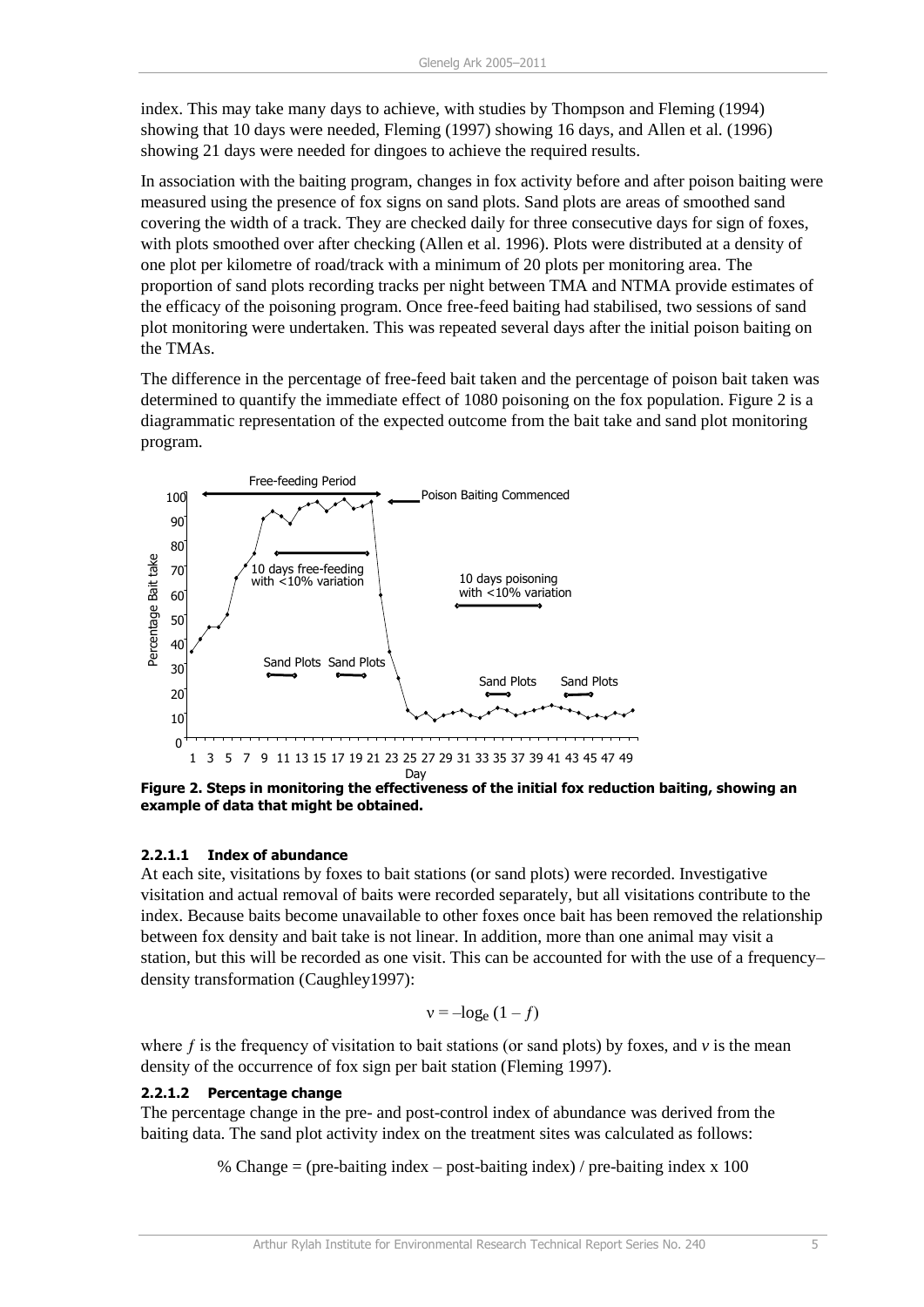#### <span id="page-11-0"></span>**2.2.2 Sustained reduction in the fox population**

Once the initial knockdown of foxes had been established, continued low levels of bait take and sand plot activity, measured at two weekly intervals on TMAs and NTMAs, provided evidence of a sustained reduction in foxes.

NTMAs also had free-feed bait laid initially to establish the presence of foxes. Free-feeding and sand plot activity monitoring was undertaken once a year between 2005 and 2010 on each NTMA. By comparing free-feed and poison bait take and sand plot activity between the yearly estimates, evidence can be provided that foxes remain unchanged on the NTMAs.

#### **2.2.2.1 Supplementary assessment of sustained reduction in foxes using digital cameras**

We assessed the occupancy rate of foxes at Lower Glenelg National Park north and south in October 2011 using data generated from 39 Reconyx PC900 digital cameras (Reconyx Inc., Wisconsin, USA) that were deployed for 21 days. Cameras were randomly deployed within randomly selected 2  $km^2$  blocks. Camera set up was the same as in previous years (Robley et al. 2010).

### <span id="page-11-1"></span>**2.3 Measuring populations of key native species**

Assessing changes in elusive native species abundance, presence or activity in response to fox control is problematic (McLeod et al. 2008). McLeod et al. (2008), in reviewing the effectiveness of fox control programs in Australia, noted that these difficulties have produced results that have been varied, sometimes conflicting, and hard to interpret.

While information on population-level parameters, such as age-specific fecundity and survivorship, would be ideal, these are difficult to obtain for species with a low abundance. Indices such as the minimum number of animals known to be alive (MNA) have been a popular measure of population size for mark–recapture studies of small mammals and have been used to assess responses to fox control (see e.g. Dexter and Murray 2008). The use of MNA has, however, been strongly questioned by Jolly and Dickson (1983), Nichols and Pollock (1983), Seber (1986), Montgomery (1987), Pollock et al. (1990), and Efford (1992) mainly on the basis that it is always negatively biased. In fact, Efford (1992) reports that in some cases the index could be biased by as much as 24–45%.

The use of occupancy modelling specifically accounts for spatial and temporal variability in the detection of species. It can incorporate site covariates and include the use of different detection methods, and requires relatively less effort and cost compared to more traditional methods of estimating abundance (Tyre et al. 2001; MacKenzie and Kendall 2002). To our knowledge this is the first time that site occupancy modelling has been applied to assessing the response of native species to a reduction in foxes.

Changes in site occupancy of the three target species (Long-nosed Potoroo *Potorous tridactylus*, Southern Brown Bandicoot *Isoodon obesulus*, and Common Brushtail Possum *Trichosurus vulpecula*) were monitored annually at 40 monitoring stations established within each TMA and NTMA. The selection of locations of monitoring sites was based on descriptions of the habitat of the target species (Menkhorst 1995). Site location was then stratified according to the proportion of habitat, based on EVC, within each TMA and NTMA (Appendix 1). At each monitoring site, nine handiglaze hair tubes (Murray 2005), baited with peanut butter, rolled oats and honey, were set and checked daily for four consecutive days, with tapes replaced each day. These daily surveys represented four repeat surveys of the monitoring site per sampling period.

Monitoring was typically carried out in spring (2005, 2007–2010). Initial sampling was conducted in winter 2005, pre-poison baiting. In 2006 sampling was undertaken in late winter due to staff resource issues, and the spring 2007 sampling was delayed due to staff being allocated to fire fighting delaying sampling until summer 2007. Severe fires affected large areas of Victoria in summer 2005–2006, which interrupted the delivery of this program. As a result, hair-tube monitoring was not completed at Mt Clay and Hotspur in spring 2006. Follow-up monitoring was undertaken in February 2007 at Mt Clay and Hotspur.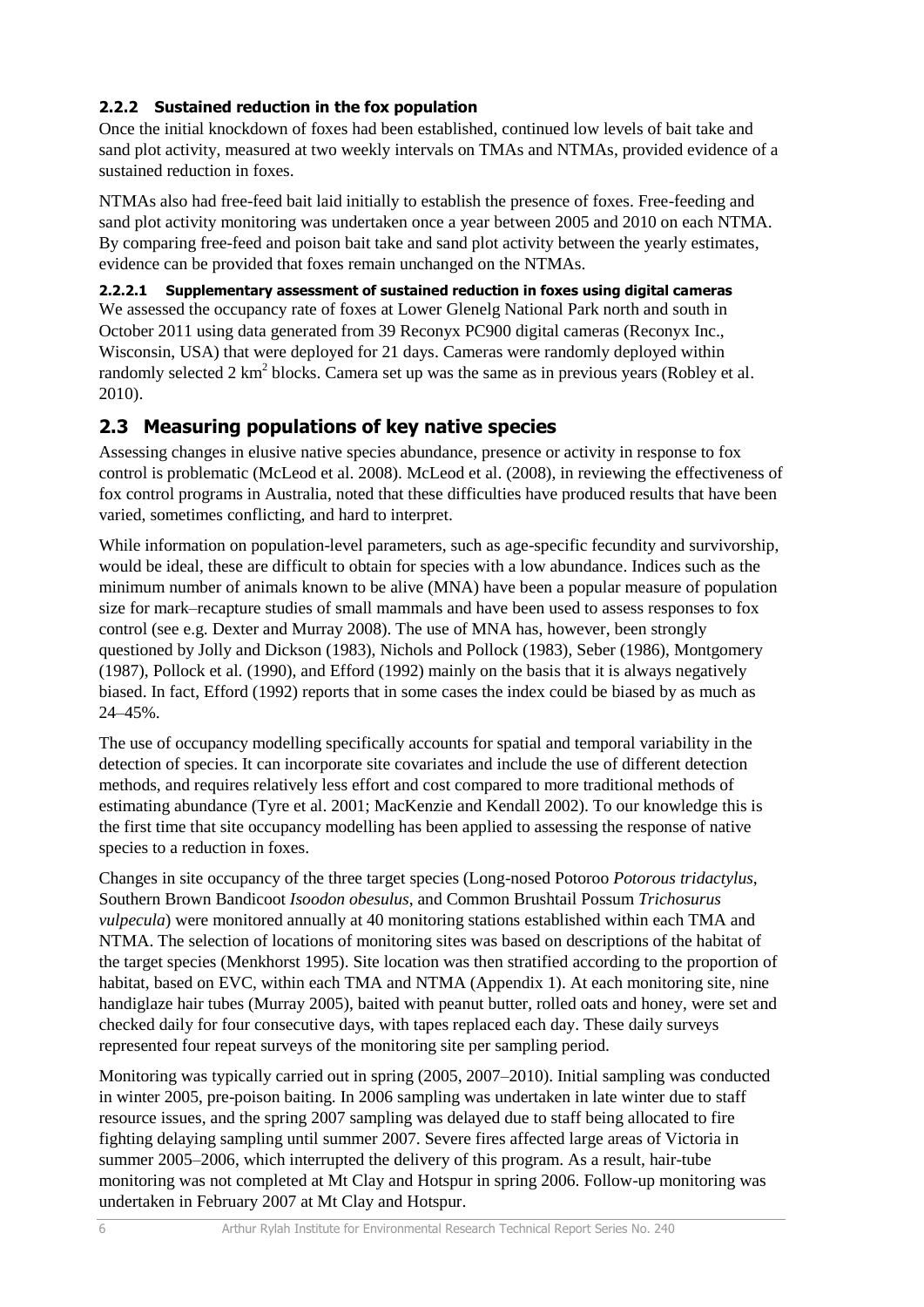The repeat surveys allowed us to construct a detection history for each site, and thus a detection probability *p*. The above approach has been extended by MacKenzie et al. (2003) to enable the estimation of colonisation and local persistence (or extinction) probabilities of sites over multiple sampling periods, i.e. years or seasons. In the multi-period model, colonisation (γ*t*) is analogous to reproduction rate, and is the probability that a site that was not occupied at time  $t_1$  becomes occupied at  $t_2$ . Persistence  $(\emptyset_i)$  is analogous to survival and is the probability that sites that were occupied at  $t_1$  remain occupied at  $t_2$ . Extinction  $\varepsilon_t$  is simply 1 – persistence, and is the probability that a previously occupied site becomes unoccupied from one time period to the next.

Colonisation and persistence are important as they are the processes that drive occupancy. Site occupancy  $(\psi)$  in subsequent years results from the number of currently occupied sites multiplied by the probability of persistence ( $\psi_t$   $\phi_t$ ), and the number of currently unoccupied sites  $(1 - \psi_t)$ multiplied by the probability of colonisation  $(y_t)$ . Specifically, the site occupancy at time  $t + 1$  is given in terms of these colonisation and persistence parameters as:

$$
\psi_{t+1} = \psi_t \phi_t + (1 - \psi_t) \gamma_t
$$

i.e. occupied sites will remain occupied with probability  $\varphi$ , and unoccupied sites will be colonised with probability γ.

It was considered likely that the probability of detection using hair tubing (as opposed to the probability of occupancy) might have differed between years because of seasonal effects on foraging behaviour.

We modelled the occupancy rate in the six areas (three TMAs and three NTMAs) from winter 2005 to spring 2010. Initial probabilities of site occupancy at the start of the study were likely to have differed between the six study sites because of differences in habitat quality and other factors between the sites. Therefore, all models allowed for different initial rates of occupancy among the six areas.

It was considered possible over the medium term (5 to 7 years) that local rates of persistence and rates of colonisation would be higher at monitoring areas where predator control was conducted than at sites where no predator control was carried out. We estimated the effect of baiting on colonisation and persistence for each species between the treatment and non-treatment sites, with treatment effects estimated separately for each pair. Derived estimates of the overall treatment effect on persistence and colonisation for each pair was determined by taking the difference in those parameters between the TMA and NTMA. Values greater than zero indicate a positive effect of treatment. All parameters were estimated using WinBUGS 1.4 (Lunn et al. 2000). Appendix 2 provides details of the model construction.

Depending on the species, some parameters may be poorly estimated. For example, if all sites within an area were occupied, then an estimate of colonisation (*γt*) for that year will not be possible as there are no unoccupied sites to colonise. Similarly, if all sites are unoccupied, then estimates of persistence  $(\phi_t)$  will not be possible.

For each process and area-pair, the resulting probability provides a measure of the evidence that the treatment effect is real i.e., a probability of greater than 0.99 provides strong evidence of a positive treatment effect, a probability between 0.95–0.99 provides moderate evidence of positive treatment effect, and a probability between 0.9–0.95 provides weak evidence of a positive treatment effect. Correspondingly, strong, moderate or weak evidence of a negative treatment effect are indicated by small probabilities (e.g. 0.01, 0.05 and 0.1 respectively).

The probabilities correspond to the 95% credible intervals (CI). In general, strong evidence of a positive treatment effect is indicated by the entire 95% CI being above zero. Similarly, strong evidence of a negative treatment effect is indicated when the 95% CI is below zero. Where the 95% CI includes 0, there will be either weak or no evidence for a treatment effect.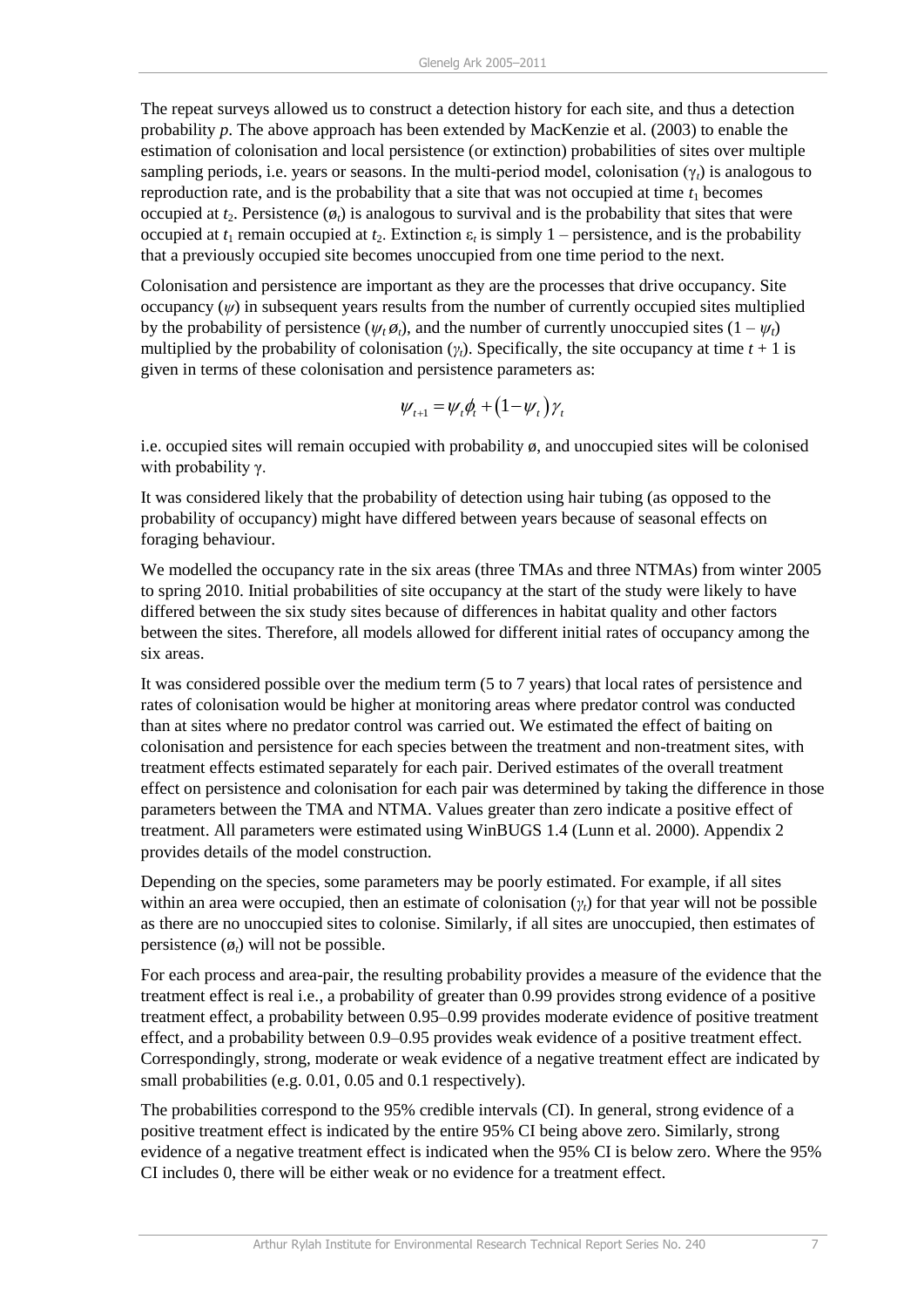#### <span id="page-13-0"></span>**2.3.1 Logistic Regression of Southern Brown Bandicoot data**

Additional analysis of the Southern Brown Bandicoot data was undertaken using logistic regression to examine the influence of a range of explanatory variables (Table 1) in predicting the presence of this species.

Logistic regression is a common tool used to estimated species distribution (Hosmer and Lemeshow 2000; Quinn and Keough 2002; Zuur et al*.* 2007). Several variables were considered in the full model and a backwards/forwards model selection was carried out using the corrected AIC*c* due to the small sample size (Burnham and Anderson 2010). Once the best model was selected, crosstabulation univariate models and  $\chi^2$  test for independence of each categorical predictor versus Southern Brown Bandicoot were used to check model validity and predictive capability. The significance levels were set at 5% and 25% for  $\chi^2$  tests and univariate models respectively (Hosmer and Lemeshow 2000). The levels within EVC, fox control, dominant tree, were deemed dependent with respect to Southern Brown Bandicoot presence. A Hosmer–Lemeshow test was used to evaluate any lack of fit for the model (Hosmer and Lemeshow 2000). The area under the receiver operator curve (ROC) was also calculated for the model to indicate its level of discrimination (Agresti 2002).

Site-specific explanatory variable were collected from all 240 monitoring stations across the three paired treatment/non-treatment sites in spring 2011.

| <b>Explanatory Variable</b>    |                                   | <b>Description</b>                                                                                                                                                        |  |
|--------------------------------|-----------------------------------|---------------------------------------------------------------------------------------------------------------------------------------------------------------------------|--|
| Fox Treatment                  |                                   | Presence or absence of fox baiting                                                                                                                                        |  |
|                                | Ecological Vegetation Class (EVC) | In accordance with DSE classifications                                                                                                                                    |  |
| Fire Regime                    |                                   | Time since fire                                                                                                                                                           |  |
|                                | Data from DSE Corporate Data      | Season of fire                                                                                                                                                            |  |
| Library                        |                                   | Number of fires                                                                                                                                                           |  |
| Number of trees                |                                   | Number of tree species at a site (within 5 m radius)                                                                                                                      |  |
| Structure<br>Projected Foliage |                                   | Cover Board Measurement – photographs taken of board (40<br>cm x 30 cm) from 30 cm above the ground at a distance of 1<br>m. Percentage of vegetation covering the board. |  |
|                                | Lateral Cover                     | Number of vegetation touches in five height categories: 0-20,<br>21-40, 41-60, 61-80, and 81-100 cm                                                                       |  |
|                                | Leaf Litter                       | Presence/Absence of leaf litter touching pole from 10 sample<br>points within a 5 m radius                                                                                |  |
|                                |                                   | Litter depth measurements at each pole point (mm) from 10<br>sample points within a 5 m radius                                                                            |  |
|                                | Soil Compaction                   | Penetrometer - measurement taken at 10 touch pole<br>locations (Newtons/ $m2$ )                                                                                           |  |
|                                | Coarse Woody Debris               | Visual estimate of percentage of ground covered by logs and<br>other wood debris within a 5 m radius                                                                      |  |

| Table 1. Site-specific variables collected at monitoring locations in Glenelg Ark |  |  |  |  |  |  |  |
|-----------------------------------------------------------------------------------|--|--|--|--|--|--|--|
|-----------------------------------------------------------------------------------|--|--|--|--|--|--|--|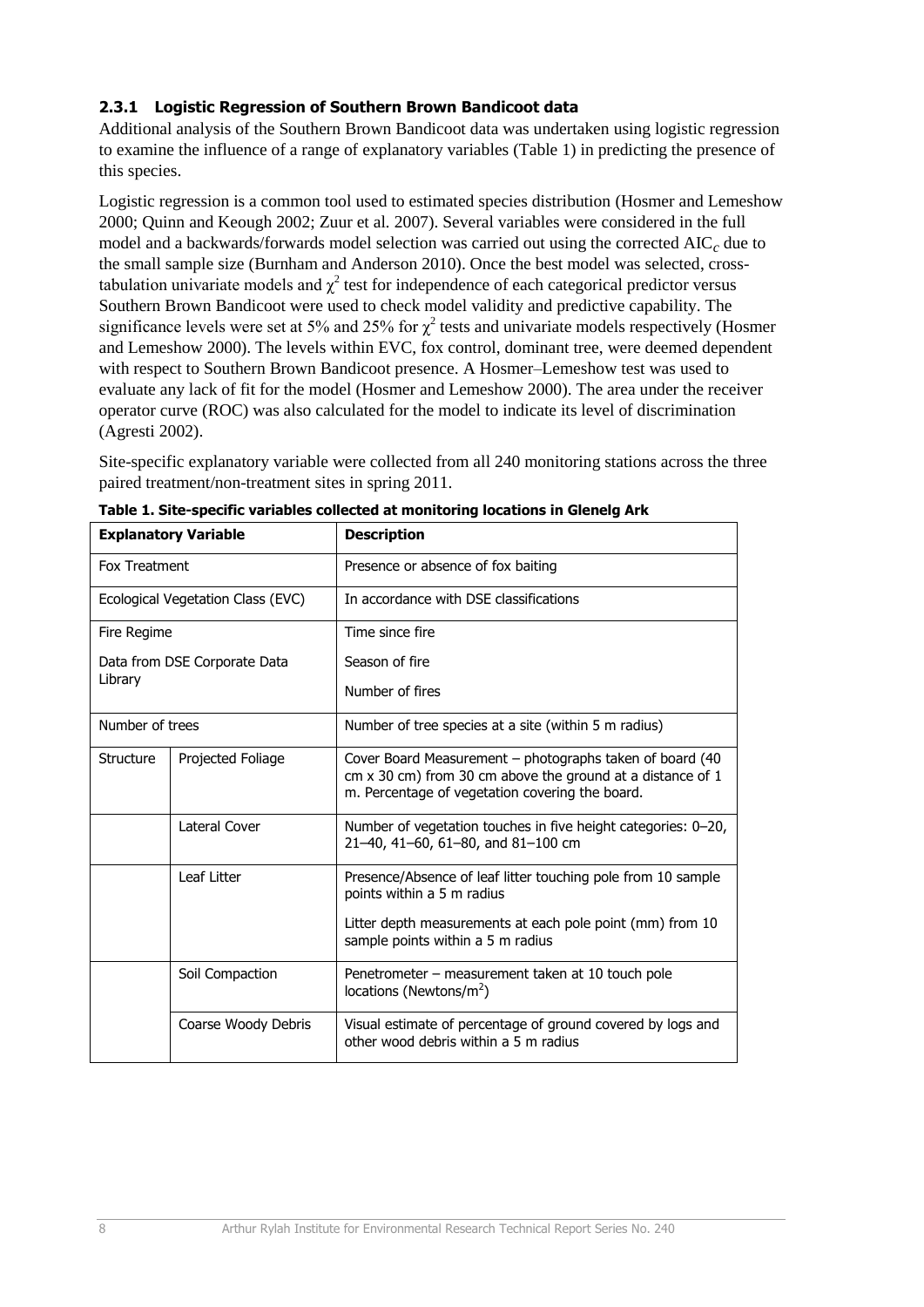### <span id="page-14-0"></span>**2.4 Rainfall**

Rainfall records were collected from Dartmoor (Station no. 69055; latitude –37.26°, longitude 150.05°; approximately 20 km north of the centre of the study site). We used yearly rainfall deviations from the long-term mean based on winter–winter rain (1 July to 30 June). Since 1907, rainfall has averaged 70 mm year-1 (SD 46 mm) with a minimum of 7 mm and a maximum of 302 mm. From the beginning of the study period in 2005 until 2009 rainfall was generally below the long-term average, with a significant rainfall even in 2011 (Figure 3).



**Figure 3. Yearly rainfall deviation (1 July to 30 June) for long-term average (bars) and average yearly rainfall (line).**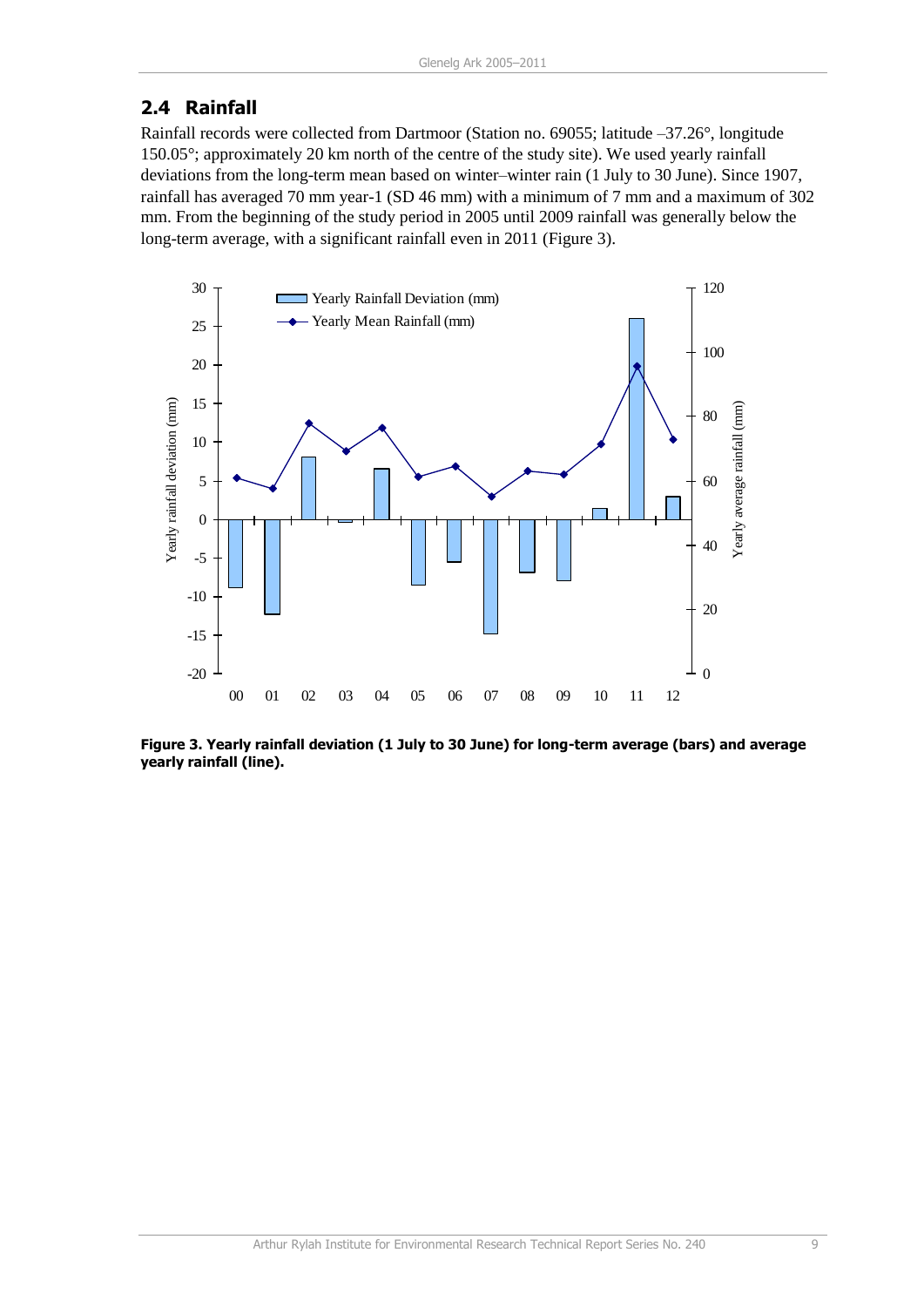## <span id="page-15-0"></span>**3 Results**

### <span id="page-15-1"></span>**3.1 Response of foxes to control**

#### <span id="page-15-2"></span>**3.1.1 Lower Glenelg National Park**

Free-feeding in the TMA and the NTMA commenced in July 2005 and continued until late September 2005. Seventy-two poison baits were first laid in October 2005 in the TMA and were checked fortnightly, and taken baits were replaced. Free-feeding at 46 bait stations continued in the NTMA until the end of November 2005, baits being checked and replaced fortnightly.

There was a 79% reduction in the index of abundance following the implementation of the baiting program (Figure 4).



**Figure 4. Index of abundance for the 3 month free-feed period (July–September 2005) and the three month poison period (October–December 2005) at Lower Glenelg National Park south.** Bars are 95% binomial confidence intervals.

To assess whether a reduction in foxes was maintained in the longer term, we compared the index of abundance during the free-feed bait period in autumn 2006 to 2012 in the NTMA to the same period of poison bait take in the TMA. There was significantly less bait taken in the TMA compared to the NTMA as shown by the non-overlapping 95% confidence limits in Figure 5. Bait take in the treatment area was also less volatile compared to the non-treatment site, which displays large fluctuations in free-feed bait take. Despite these fluctuations there is a longer-term downward trend to free-feed bait take on the non-treatment site.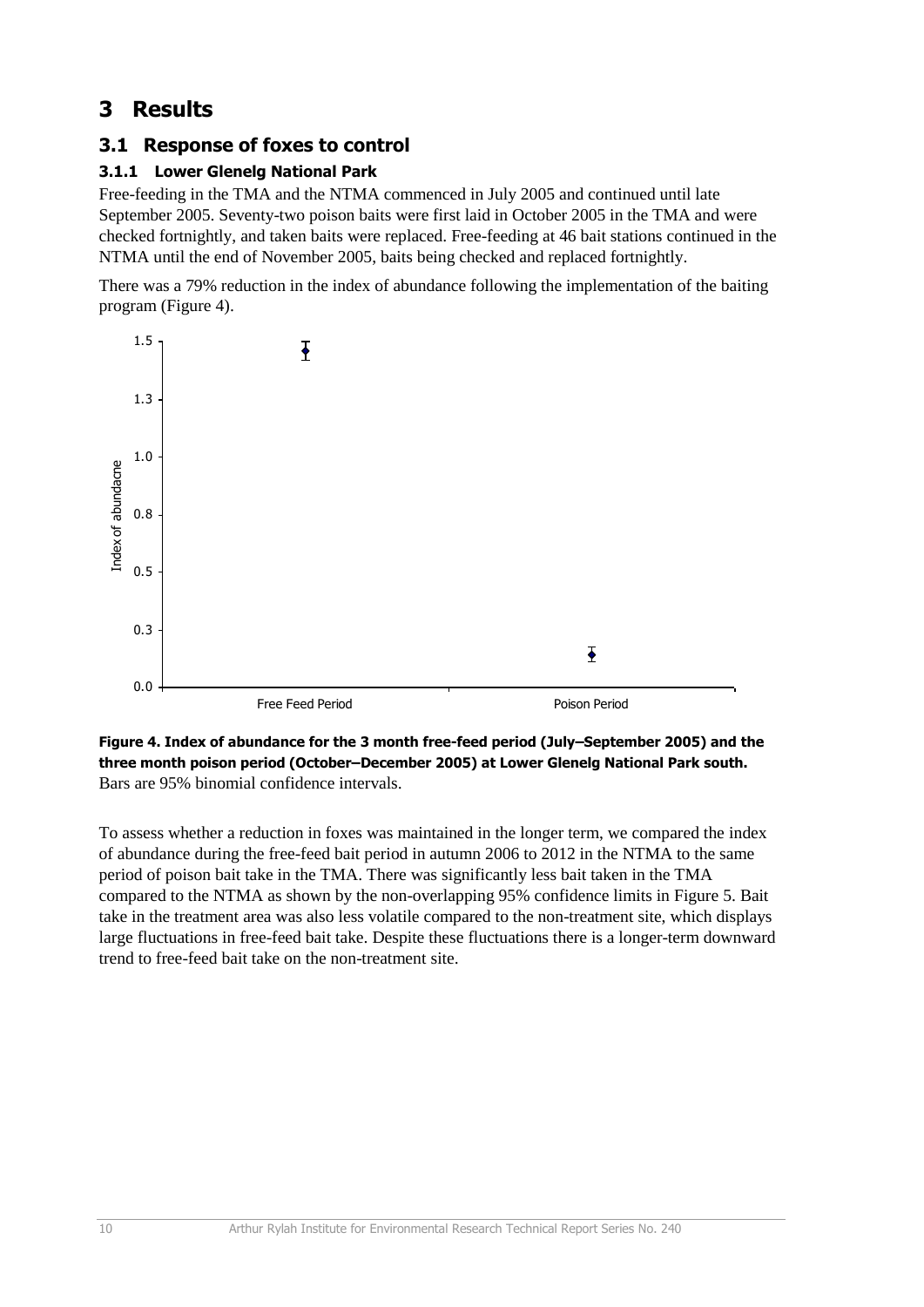

**Figure 5. Index of abundance during the poisoned and free-feed period on Lower Glenelg National Park.** Free-feeding occurred in autumn each year at LGNP north to compare with the baited site in the south. Bars are 95% confidence intervals.

Sand plot activity monitoring did not detect a decrease in fox activity until May 2008, 29 months after the implementation of poison baiting. The activity index has remained lower on LGNP south compared to LGNP north since May 2008 (Figure 6).



**Figure 6. Fox activity index for Lower Glenelg National Park south and north.** Fox baiting commenced in December 2005. Bars are 95% confidence intervals.

#### **3.1.1.1 Camera survey for foxes**

Results of the supplementary surveys to determine the difference in fox occupancy between LGNP south and north indicated a substantial difference in occupancy for foxes (Table 2; Figure 7).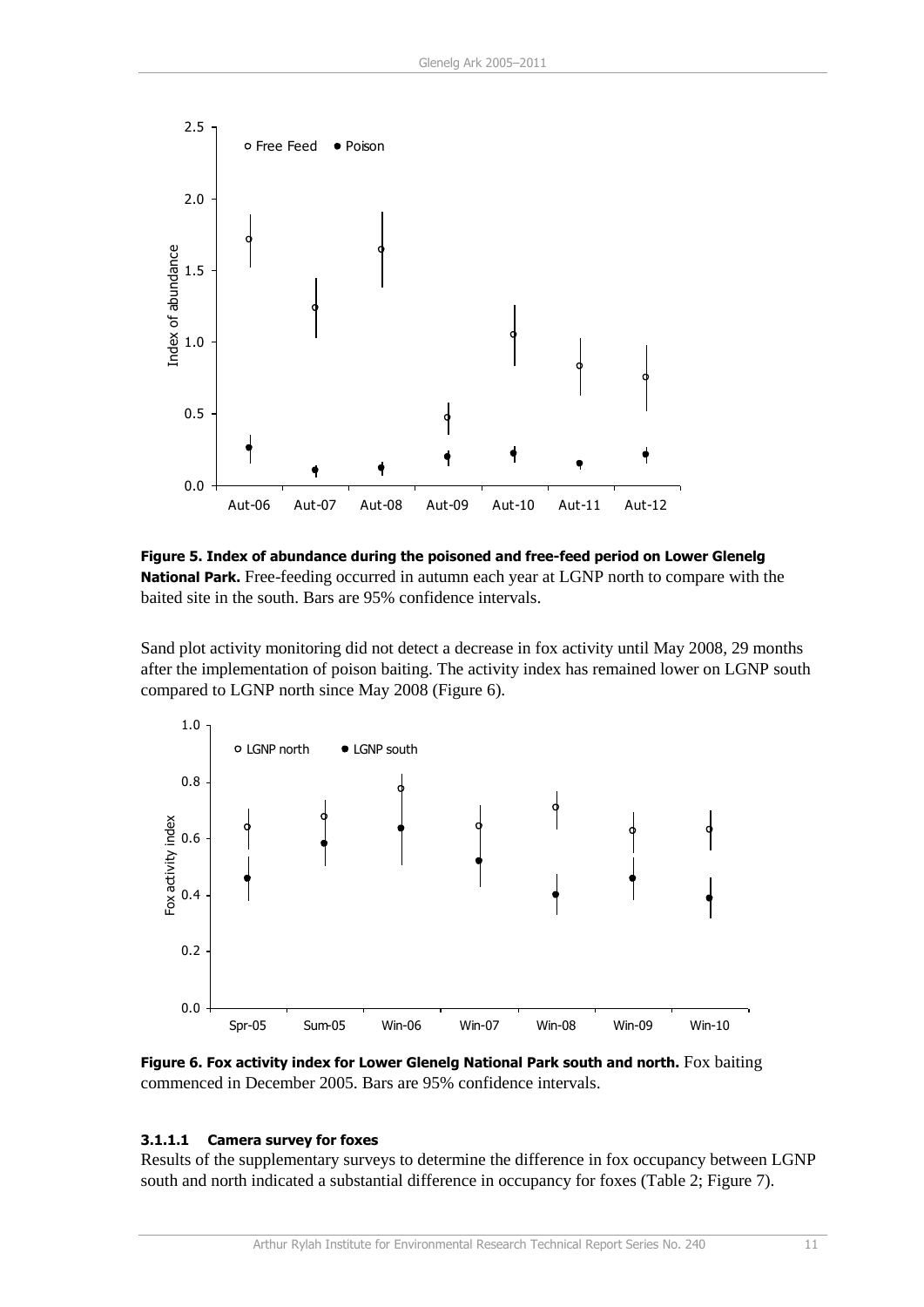| Model                        | <b>AIC</b> | <b>Delta</b><br><b>AIC</b> | AIC.<br>weight | Model<br><b>Likelihood</b> | $K^*$ | $-2*Log$<br><b>Likelihood</b> |
|------------------------------|------------|----------------------------|----------------|----------------------------|-------|-------------------------------|
| psi(treatment), p(.)         | 276.84     | 0                          | 0.65           |                            | 3     | 270.84                        |
| $psi(.)$ , $p(.)$            | 278.12     | 1.28                       | 0.34           | 0.53                       |       | 274.12                        |
| psi(treatment), p(treatment) | 431.48     | 154.64                     | 0              | $\mathbf{0}$               | 3     | 425.48                        |
| psi(.), p(treatment)         | 432.74     | 155.9                      | 0              | $\mathbf{0}$               |       | 428.74                        |

**Table 2. Model output for fox occupancy at Lower Glenelg National Park**

\* number of parameters



#### **Figure 7. Derived estimates of occupancy for foxes at Lower Glenelg National Park south (baited) and north (non-baited). Mean and 95% credible limits.**

The best model from the a priori set of candidate models for foxes was ψ(treatment),p(.), with estimated occupancy nearly three times higher on the non-baited north site compared to the baited south site. Model assessment indicated that the global model provided a reasonable fit to the data (*p*   $= 0.99$ , c-hat  $= 0.2819$ ).

#### <span id="page-17-0"></span>**3.1.2 Cobboboonee National Park and Annya State Forest**

Free-feeding commenced in July 2005 in both the TMA and NTMA. Seventy-one poison baits were first laid in October 2005 in Cobboboonee National Park. These were checked fortnightly, and taken baits were replaced. Free-feeding was continued in the 78 bait stations in Annya State Forest until November 2005. There was an 81% reduction in the index of abundance following the implementation of the baiting program (Figure 8).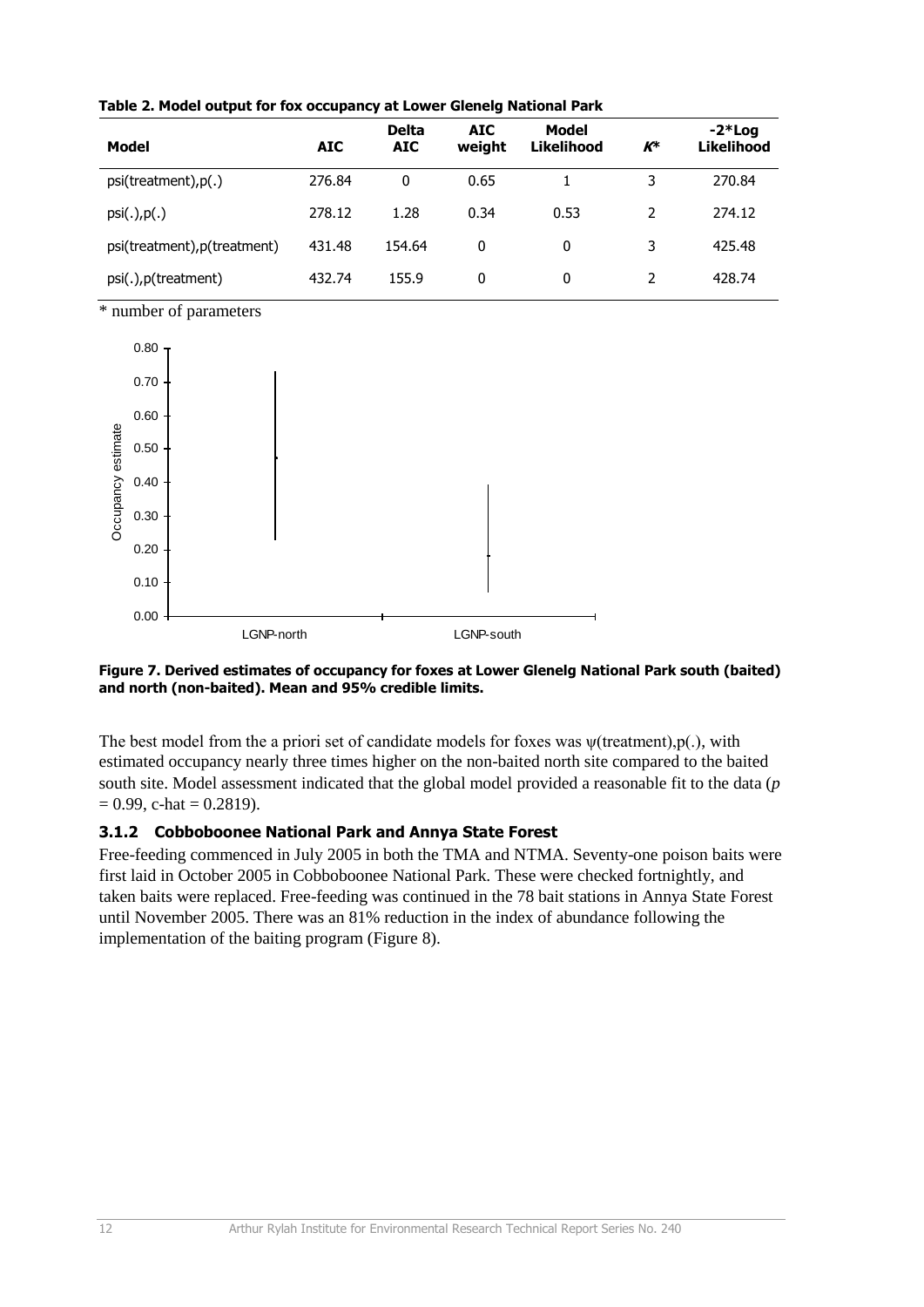

**Figure 8. Index of abundance during the free-feed period (July 2005–September 2005) and poison period (October 2005–December 2008) at Cobboboonee National Park.** Bars are 95% binomial confidence intervals.

The index of abundance was lower in Cobboboonee National Park in all years (2006–2012) compared to the same period in Annya State Forest (Figure 9). The rate of poison bait take between years remained constant while there was a marked increase in bait take on the non-treatment sites in 2011 and 2012.



**Figure 9. Index of abundance during poisoned and free-feed baiting at Cobboboonee National Park and Annya State Forest.** Free-feeding occurred in autumn each year at Annya State Forest. Bars are 95% binomial confidence intervals.

Sand plot activity monitoring of foxes detected a difference in fox activity between the two sites prior to the baiting program being implemented in December 2005. The activity index has remained lower at Cobboboonee compared to Annya since the commencement of the baiting program (Figure 10).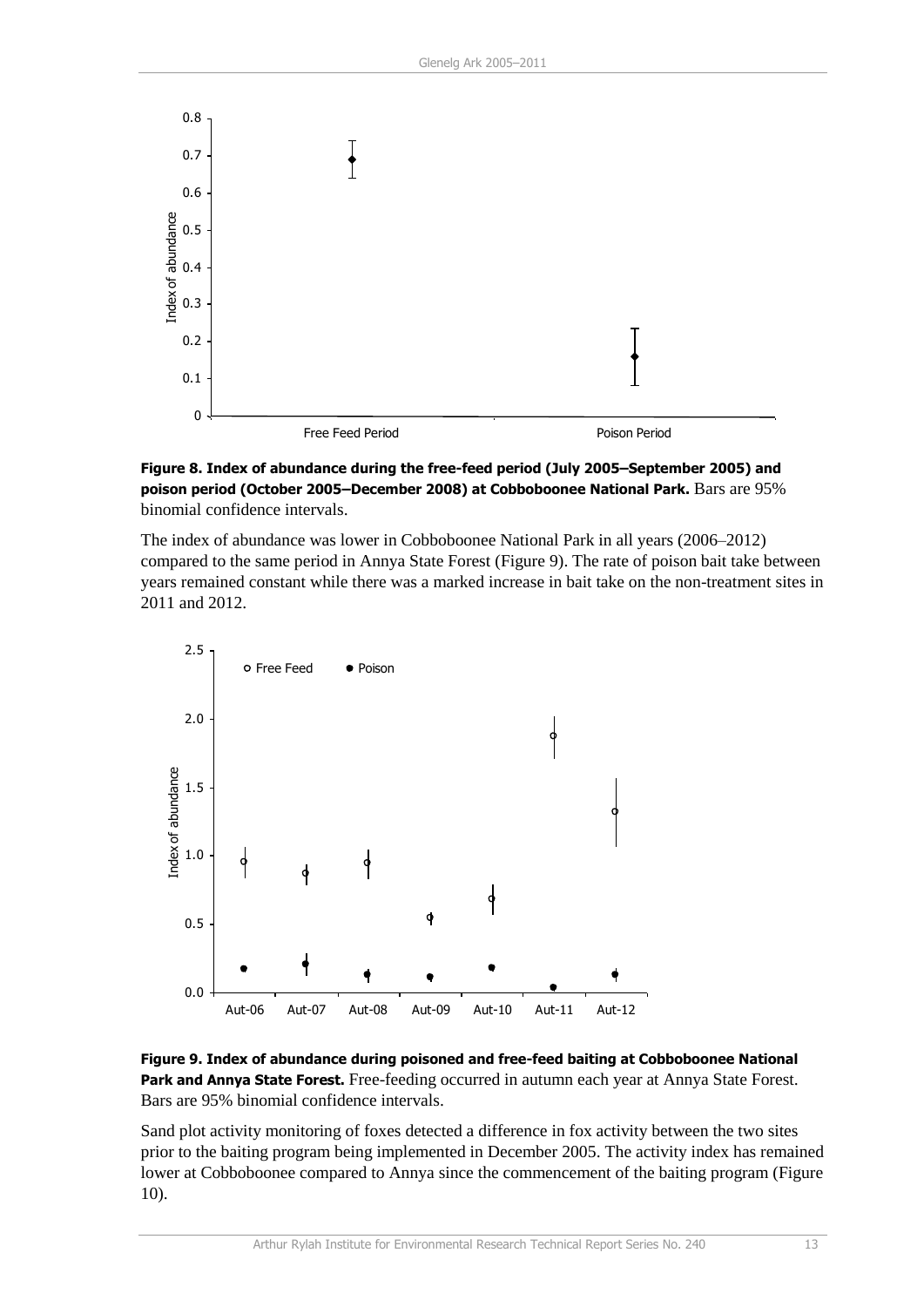

**Figure 10. Fox activity index for Annya State Forest and Cobboboonee National Park.** Fox baiting commenced in December 2005. Bars are 95% confidence limits.

#### <span id="page-19-0"></span>**3.1.3 Mount Clay and Hotspur State Forest**

Free-feeding commenced in July 2005 in both the TMA and the NTMA. Forty-five poison baits were first laid in October 2005 at Mount Clay. Free-feeding continued in the 48 bait stations at Hotspur State Forest until the end of November 2005.

There was a reduction in the index of abundance of 76% following the implementation of the baiting program (Figure 11).





The index of abundance was less on the TMA compared to the NTMA (Figure 12). A decision was made not to continue to collect free-feed data from this monitoring pair in 2007 and 2008 because of limited resources.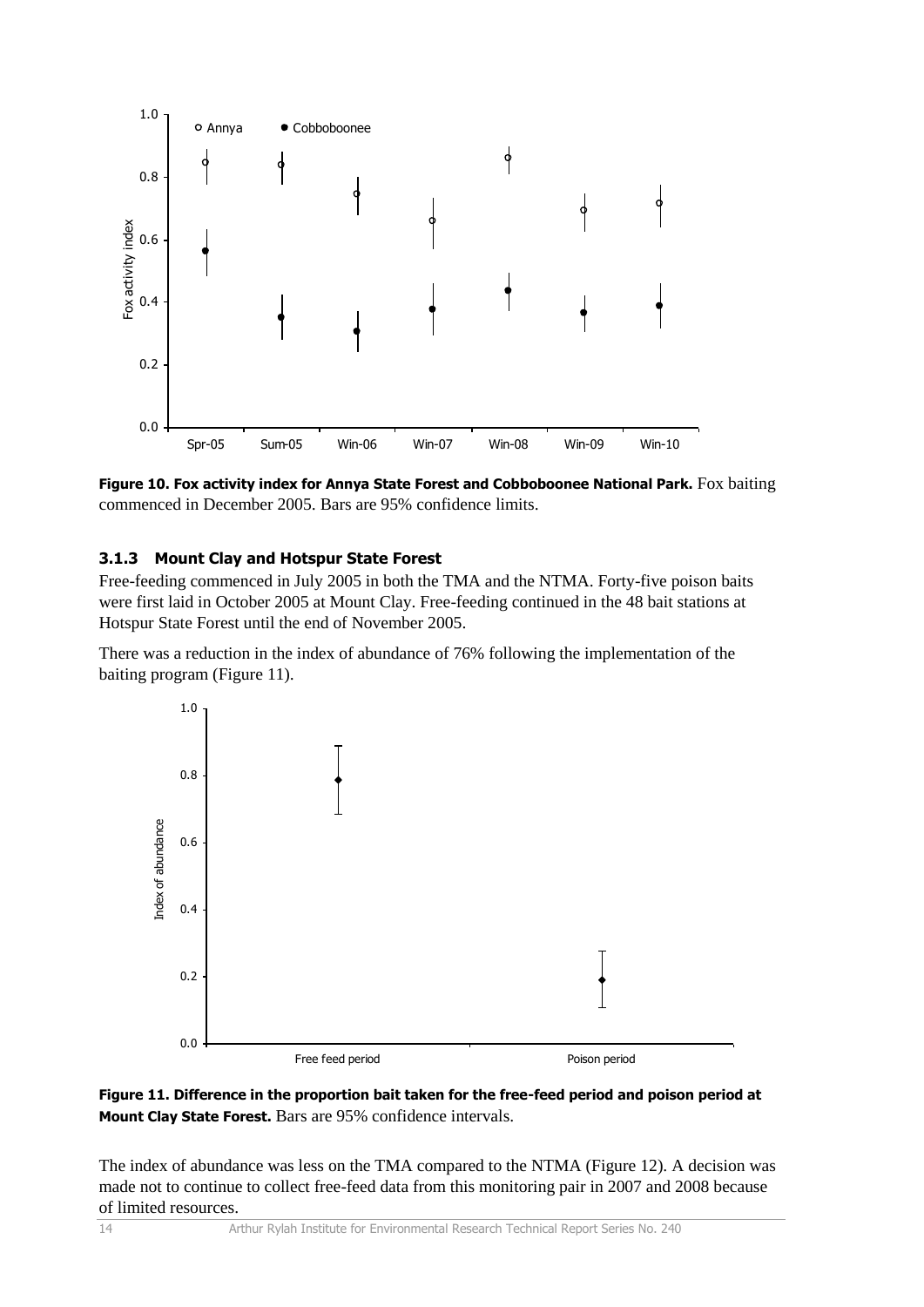

**Figure 12. Index of abundance between free-feed baiting at Hotspur State Forest and poisoning at Mount Clay State Forest.** Bars are 95% confidence intervals.

Sand plot activity monitoring commenced on the Mt Clay State Forest and Hotspur State Forest pair in May 2009 and was repeated in May 2010. Results indicate that fox activity was higher at Hotspur in both years (Figure 13).



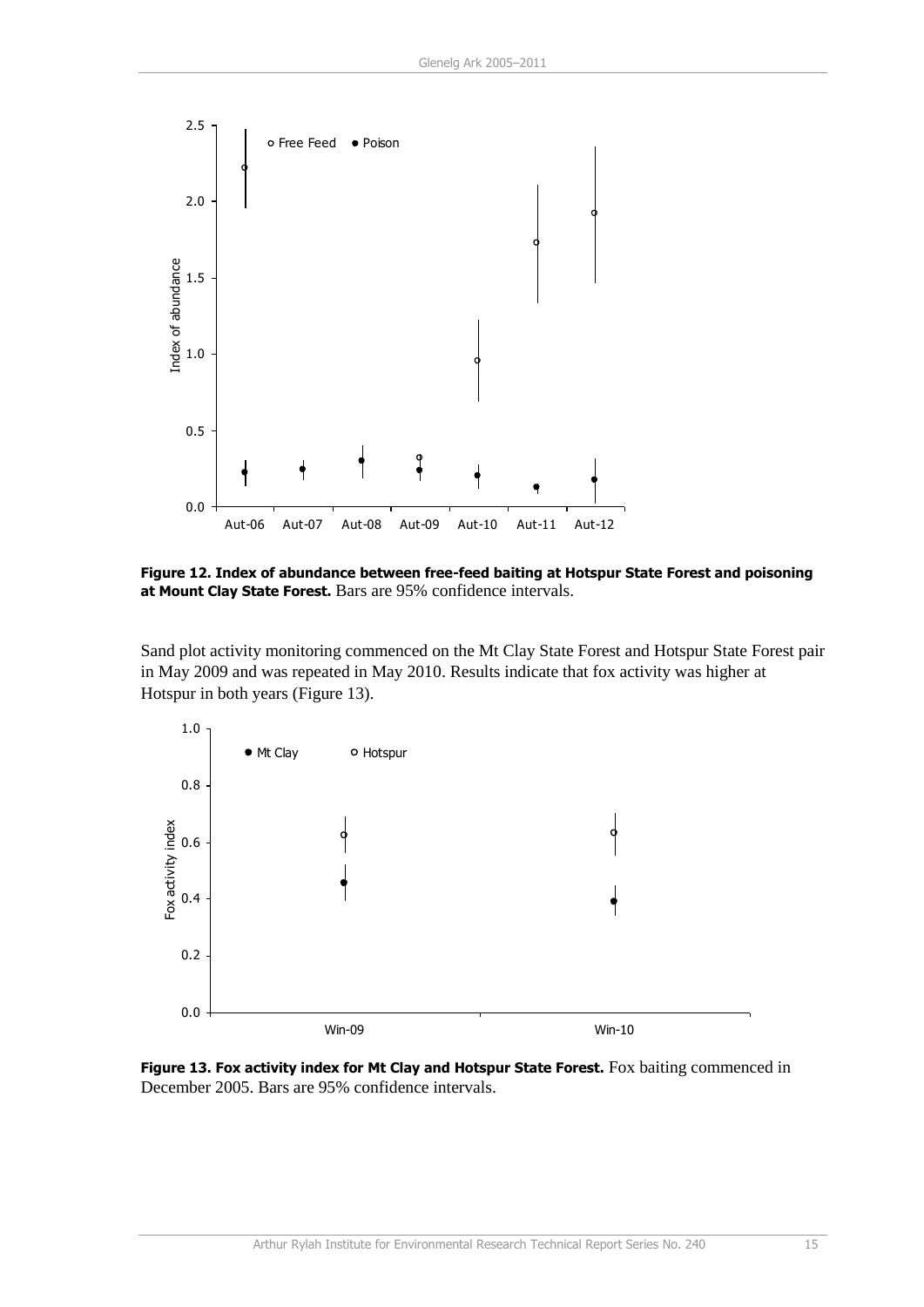## <span id="page-21-0"></span>**4 Monitoring changes in native species**

In each of the sampling years the main species of interest (Long-nosed Potoroo, Southern Brown Bandicoot and Common Brushtail Possum) were detected. Figures in Appendices 3 and 4 show the monitoring station and year of detection for Long-nosed Potoroos and Southern Brown Bandicoots respectively.

#### <span id="page-21-1"></span>**4.1 Long-nosed Potoroos**

There was strong evidence for an effect of fox control on persistence at sites occupied the previous year and on colonisation of new sites at Mt Clay (Figures 14, 15; Table 3). The probability of a positive effect of treatment on colonisation at Annya/Cobboboonee was not significant (0.85; Table 3); it is higher than the LGNP-south/north pair where there is no indication of a treatment effect.



**Figure 14. Effect of treatment on persistence of Long-nosed Potoroos at each nontreatment/treatment pair.** Bars are 95% CI.



**Figure 15. Effect of treatment on colonisation of Long-nosed Potoroos at each nontreatment/treatment pair.** Bars are 95% CI.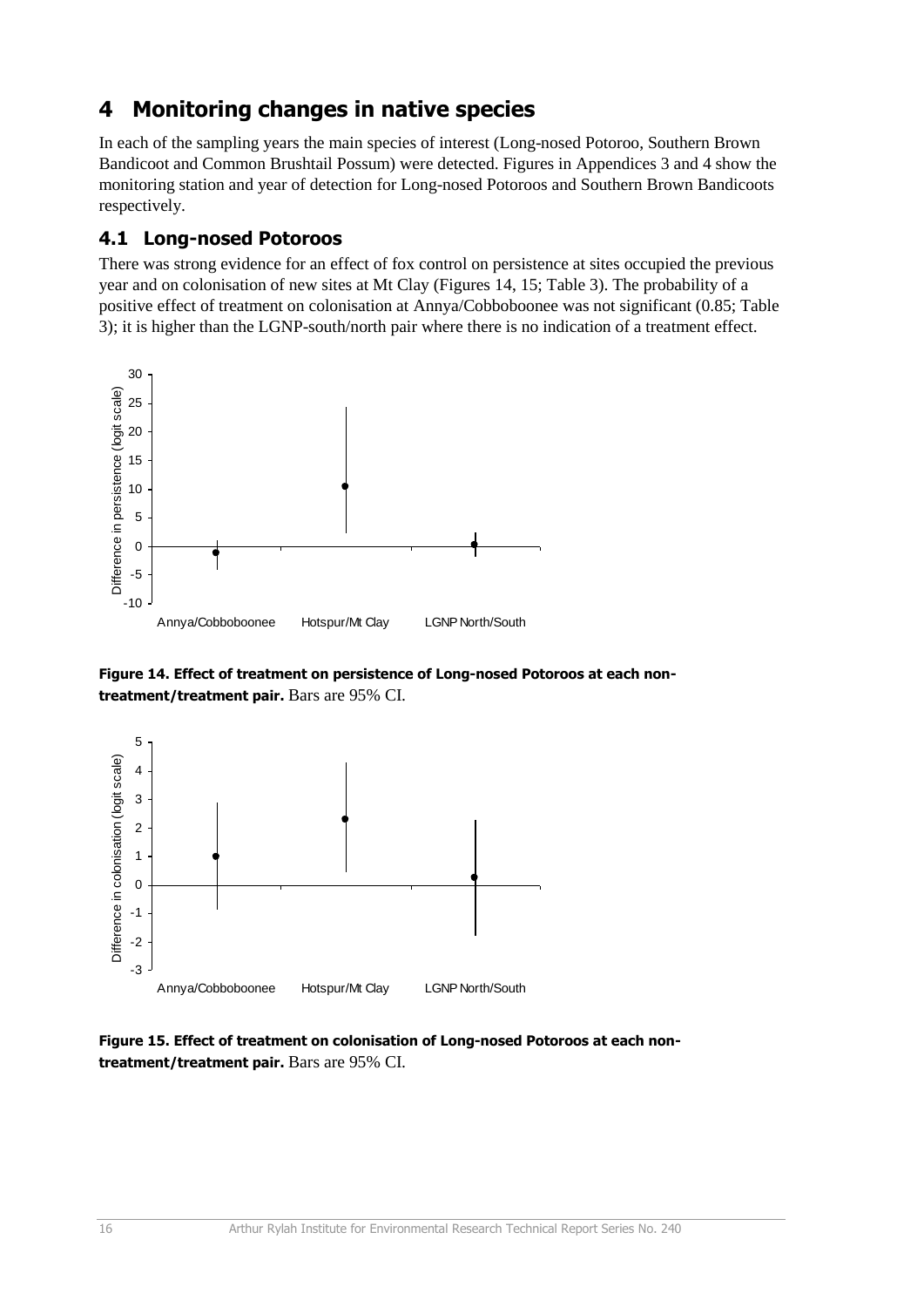| <b>Parameter</b> | Annya/Cobboboonee | <b>Hotspur/Mt Clay</b> | <b>LGNP</b> north/south |
|------------------|-------------------|------------------------|-------------------------|
| Persistence      | 0.14              | 0.99                   | 0.56                    |
| Colonisation     | 0.85              | 0.99                   | 0.60                    |

**Table 3. Probability of positive effect of treatment on Long-nosed Potoroo at each nontreatment/treatment pair.**

These results indicate that at Mt Clay, Long-nosed Potoroos are occupying new sites, and the probability they persist at those new sites is high. While persistence is greater at Cobboboonee relative to Annya, potoroos are not colonising new sites at any greater rate than on the nontreatment site. It may be that fox control is preventing potoroo decline (persistence) but is insufficient to allow colonisation of new sites, or colonisation is limited by other factors. At LGNP south and north, persistence and colonisation rates are not affected by treatment (Figures 16 and 17).



**Figure 16. Derived estimates of mean persistence for Long-nosed Potoroo at each nontreatment/treatment pair.** 



**Figure 17. Derived estimates of mean colonisation for Long-nosed Potoroo at each nontreatment/treatment pair.**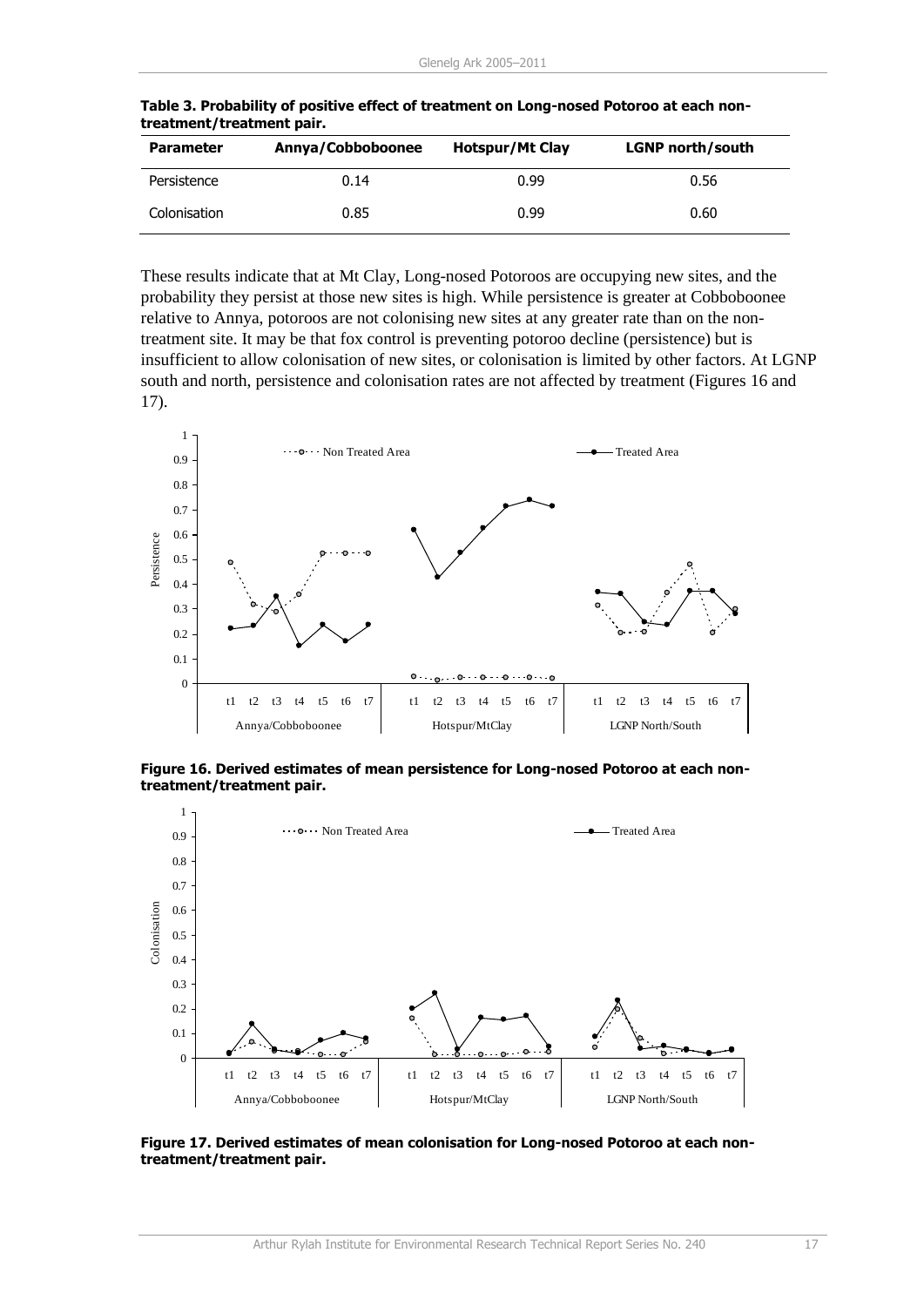The derived estimates of occupancy, which takes into account the combined effects of persistence and colonisation, show that from summer 2006 onwards the probability of a site being occupied by Long-nosed Potoroos at Mt Clay was greater than that at Hotspur (Figure 18). Estimated probabilities at Annya/Cobboboonee suggest a trend towards increased occupancy rates over the past two years; however, this is not statistically significant. Rates of occupancy on both LGNP north and south have been in decline since summer 2006 at both the treatment and non-treatment sites.



**Figure 18. Derived estimates of occupancy for Long-nosed Potoroo at each nontreatment/treatment pair.** Bars are 95% CI.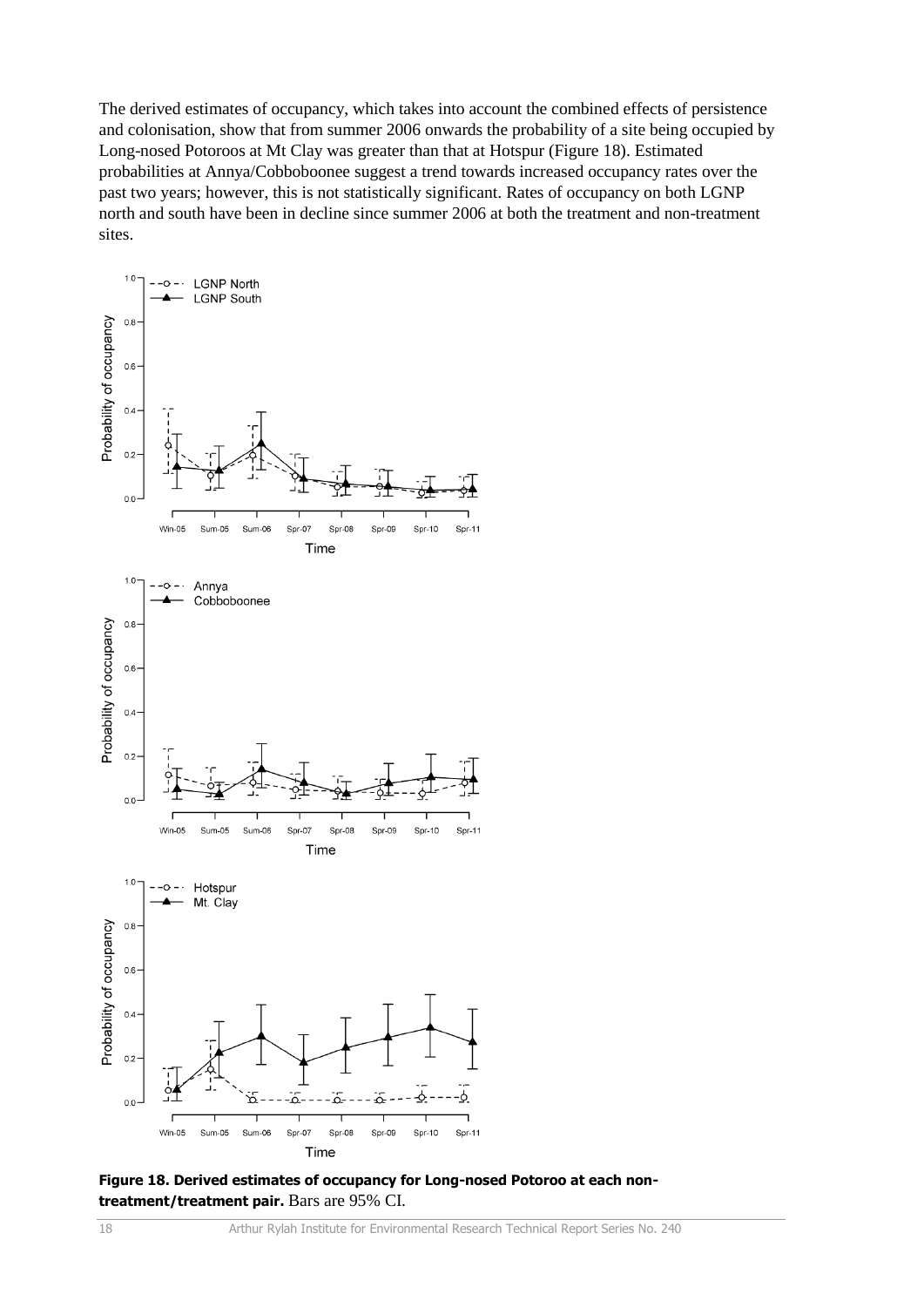#### <span id="page-24-0"></span>**4.2 Southern Brown Bandicoot**

The effect of fox control on Southern Brown Bandicoot persistence from year to year was significant at the Hotspur/Mt Clay pair, and the probability of colonisation was high (0.81) but not significant. There was a significant effect of fox control on colonisation at the Annya/Cobboboonee and Lower Glenelg National Park pair (Figures 19, 20; Table 4).



**Figure 19. Effect of treatment on persistence for Southern Brown Bandicoot at each nontreatment/treatment pair.** Bars are 95% credible intervals.



**Figure 20. Effect of treatment on colonisation for Southern Brown Bandicoot at each nontreatment/treatment pair.** Bars are 95% credible intervals.

| Table 4. Probability of a positive effect of treatment for Southern Brown Bandicoot at each non- |
|--------------------------------------------------------------------------------------------------|
| treatment/treatment pair.                                                                        |

| <b>Parameter</b> | Annya/Cobboboonee | Hotspur/Mt Clay | <b>LGNP</b> north/south |
|------------------|-------------------|-----------------|-------------------------|
| Persistence      | 0.55              | 0.95            | 0.40                    |
| Colonisation     | 0.99              | 0.81            | 0.99                    |

There is little difference in the derived estimates for persistence and colonisation through time between treatment/non-treatment pairs, with the probability of persistence and colonisation neither increasing nor decreasing with time (Figures 21, 22). Persistence and colonisation rates are consistently higher at LGNP south, suggesting that at the very least fox control has prevented a decline in these parameters. At Cobboboonee, the chances that Southern Brown Bandicoots persist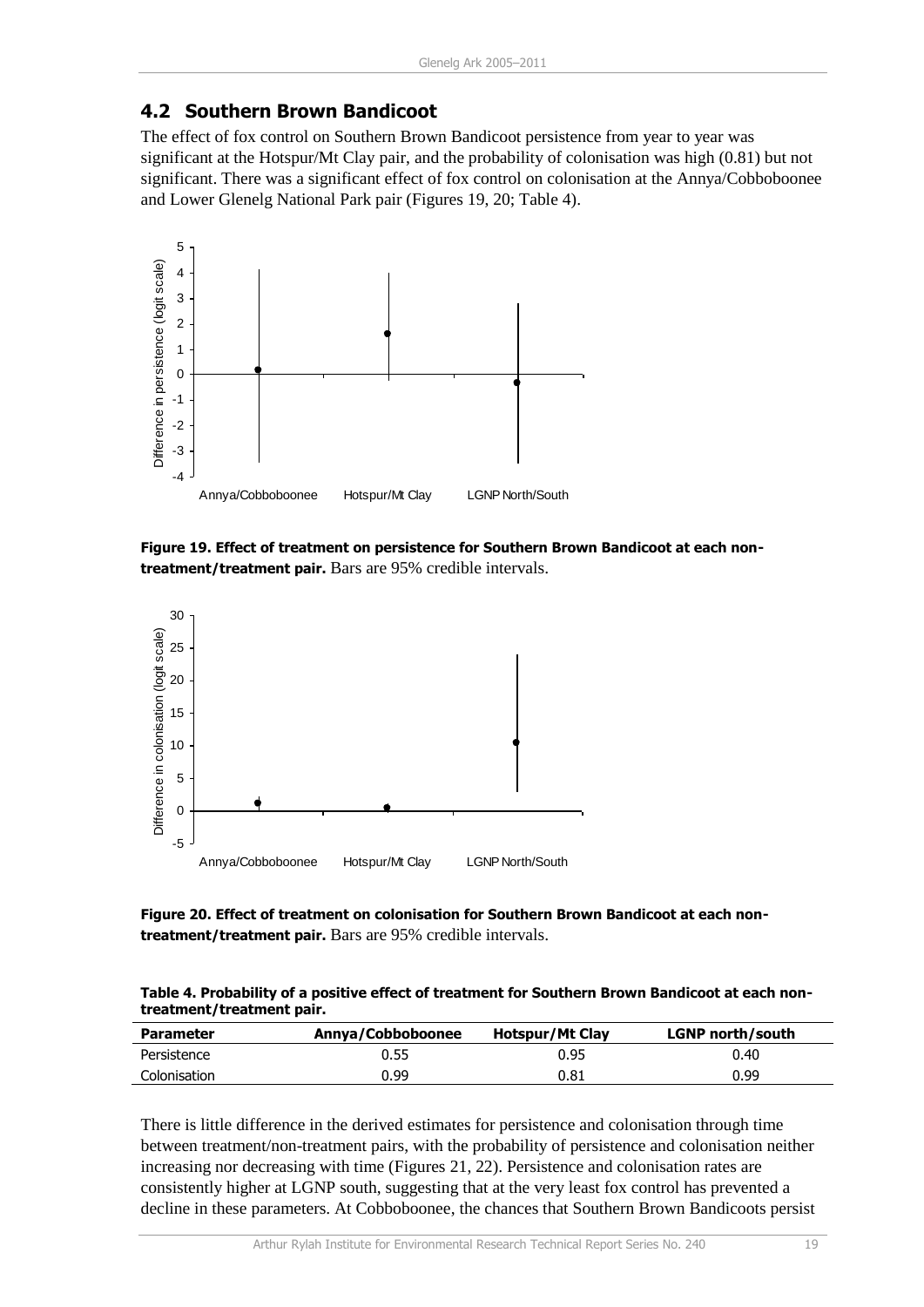at previously occupied sites was higher than at Annya, while there was no difference in the probability of colonisation between the pairs.



**Figure 21. Derived estimates of mean persistence for Southern Brown Bandicoot at each nontreatment/treatment pair.**



#### **Figure 22. Derived estimates of mean colonisation for Southern Brown Bandicoot at each nontreatment/treatment pair.**

The derived estimates of occupancy show that from summer 2006 onwards the probability of a site being occupied by Southern Brown Bandicoots was greater at LGNP south than that at LGNP north (Figure 23). Estimated probabilities of occupancy at Annya/Cobboboonee and Hotspur/Mt Clay are higher but the overlapping 95% credible intervals indicate these are not statistically different.

For the Annya/Cobboboonee pair, the probability of colonisation and persistence is significantly higher at the treatment area (Cobboboonee). The occupancy probability of Southern Brown Bandicoots, however, remains relatively low due to a combination of low colonisation and persistence rates. They are, however, both higher than at the non-treatment area (Annya). For the LGNP areas, the probability of colonisation at the treatment area (LGNP south) is significantly higher, although no difference is observed in persistence. This result occurs due to the zero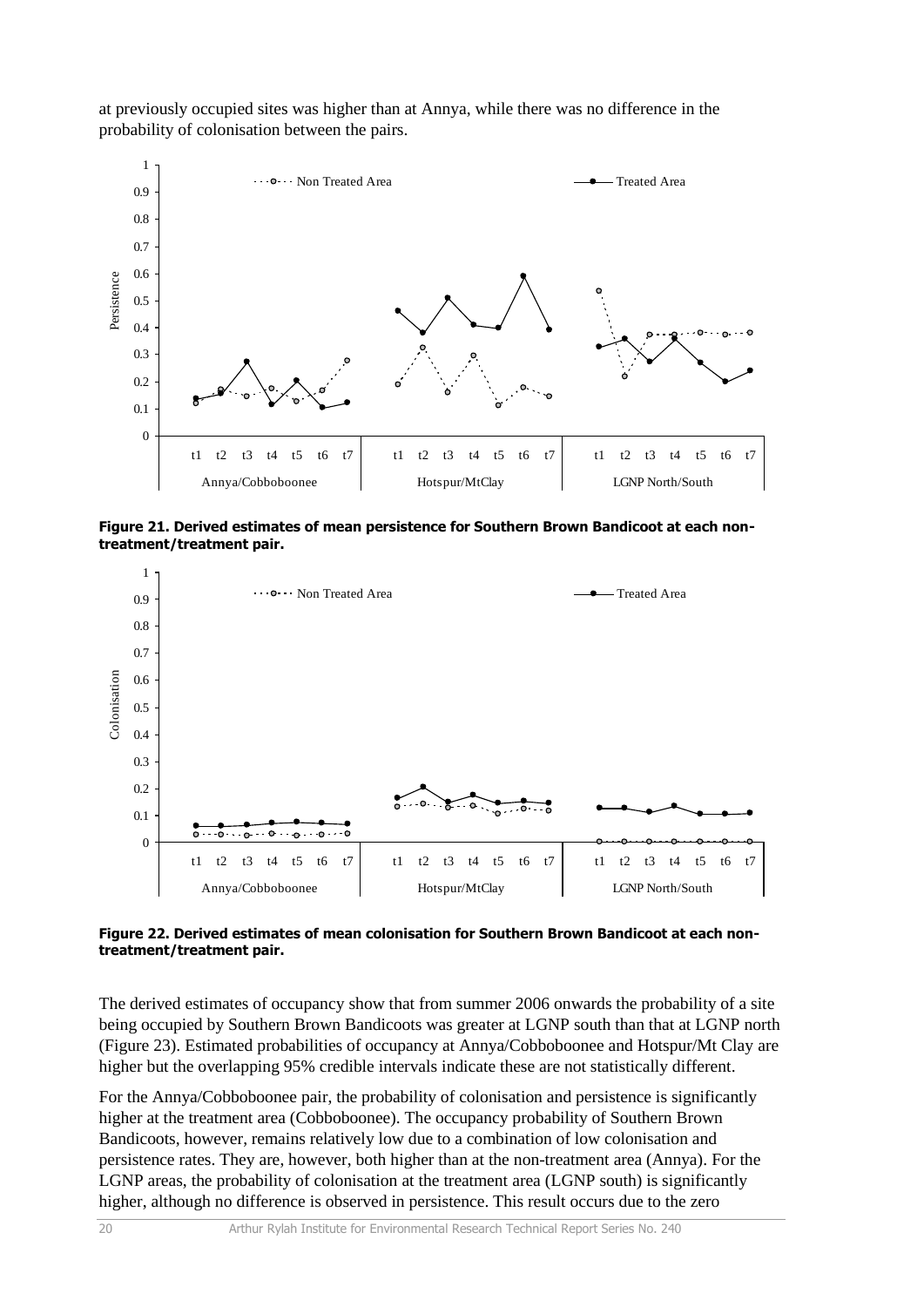detections of Southern Brown Bandicoot at LGNP north for the last few years resulting in estimates of persistence that is uniform between 0 and 1 (i.e. equivalent to the prior).



**Figure 23. Derived estimates of occupancy for Southern Brown Bandicoot at each nontreatment/treatment pair.** Bars are 95% credible intervals.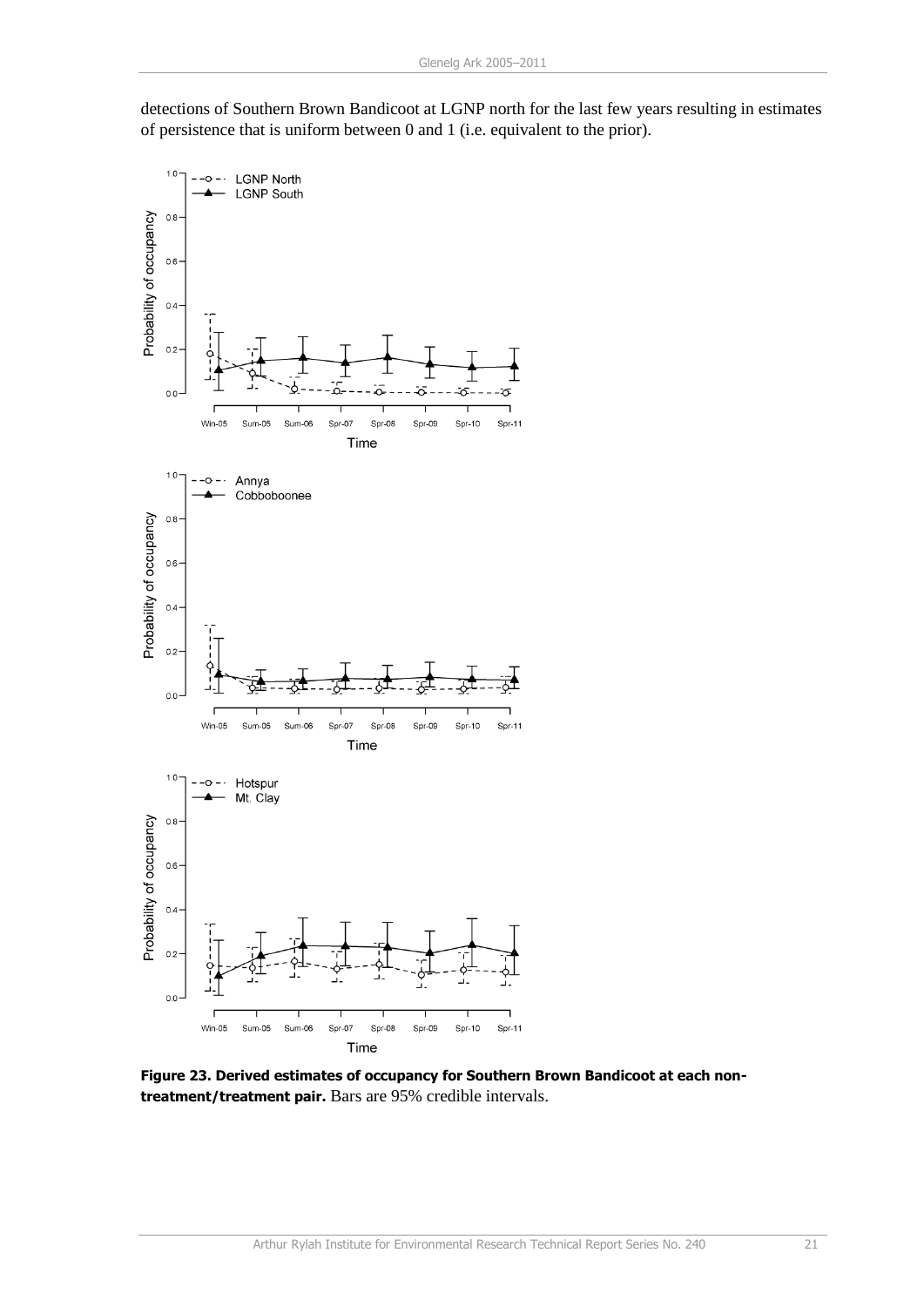#### <span id="page-27-0"></span>**4.2.1 Additional analysis of Southern Brown Bandicoot data**

Boxplots of the covariates (separated by presence) indicated that per cent lateral cover had the greatest difference, with coarse woody debris and soil approaching significance. Fitting the univariate models for each covariate suggested that, at least initially, percentage lateral cover squared, percentage vertical cover, litter depth and the number of trees may also be included in the model. The model included fox control, EVC, dominant tree, and per cent lateral coverage squared. The most parsimonious model estimates for the parameters in the best model are:

$$
logit(\hat{\pi}) = 1.57 \text{ FoxControl} - 0.47 \text{EVC}_2 - 0.80 \text{EVC}_3 - 1.83 \text{EVC}_{15} - 2.28
$$

$$
+ 1.27 \text{Domain} \text{Tree}_{\text{Manna}} + 0.94 \text{Domain} \text{Tree}_{\text{StringyBatk}} + 0.0002 \text{LatCov}^2
$$

The model provided an adequate fit to the data (Hosmer–Lemeshow test 0.2). There is insufficient evidence to suggest a lack of fit of the model to the data. For the model, using 0.5 as an intuitive cut-point, the sensitivity (correctly classifying presence) was 52.9% and the specificity (correctly classifying absence) was 79.9%. The area under the ROC curve was 0.79, which we consider to be an acceptable level of discrimination between sites with and without Southern Brown Bandicoots. These factors combined and no pattern in the residuals means that there is insufficient evidence to reject any of the assumptions underlying the model.

As can be seen from Table 5, fox control increased the odds ratio of the presence of Southern Brown Bandicoots by an estimated factor of 4.82 when compared to areas without fox control. Similarly, in EVC 15 the odds ratio is about one sixth (factor of 0.16) of the 'Other' EVCs surveyed. As the percentage lateral coverage increases, the odds ratio of Southern Brown Bandicoots increases. For instance, an increase of 10% in the percentage of lateral coverage is estimated to increase the odds ratio of Southern Brown Bandicoots by 2.5% (factor of 1.025) if all other variables remain fixed. The model predicts 84.5% likelihood of Southern Brown Bandicoots being present in an area with fox control, in an EVC classified as 'Other', with Manna Gums being a dominant tree and the lateral cover of 67.53% (the upper quartile). Finally, the model predicts 2.3% likelihood of Southern Brown Bandicoots being present in an area without fox control, in herb-rich woodlands, with the dominant tree not Manna Gums or Stringy Bark and the lateral cover of 39.65% (the lower quartile).

The dominant tree classes were predominantly Stringy Bark (111) and Manna Gum/Stringy Bark (69). We therefore collapsed the set into three groups: 'Manna Gum Dominant', 'Stringy Bark Dominant' (without Manna Gum) where the remaining dominant trees form the group 'Other'.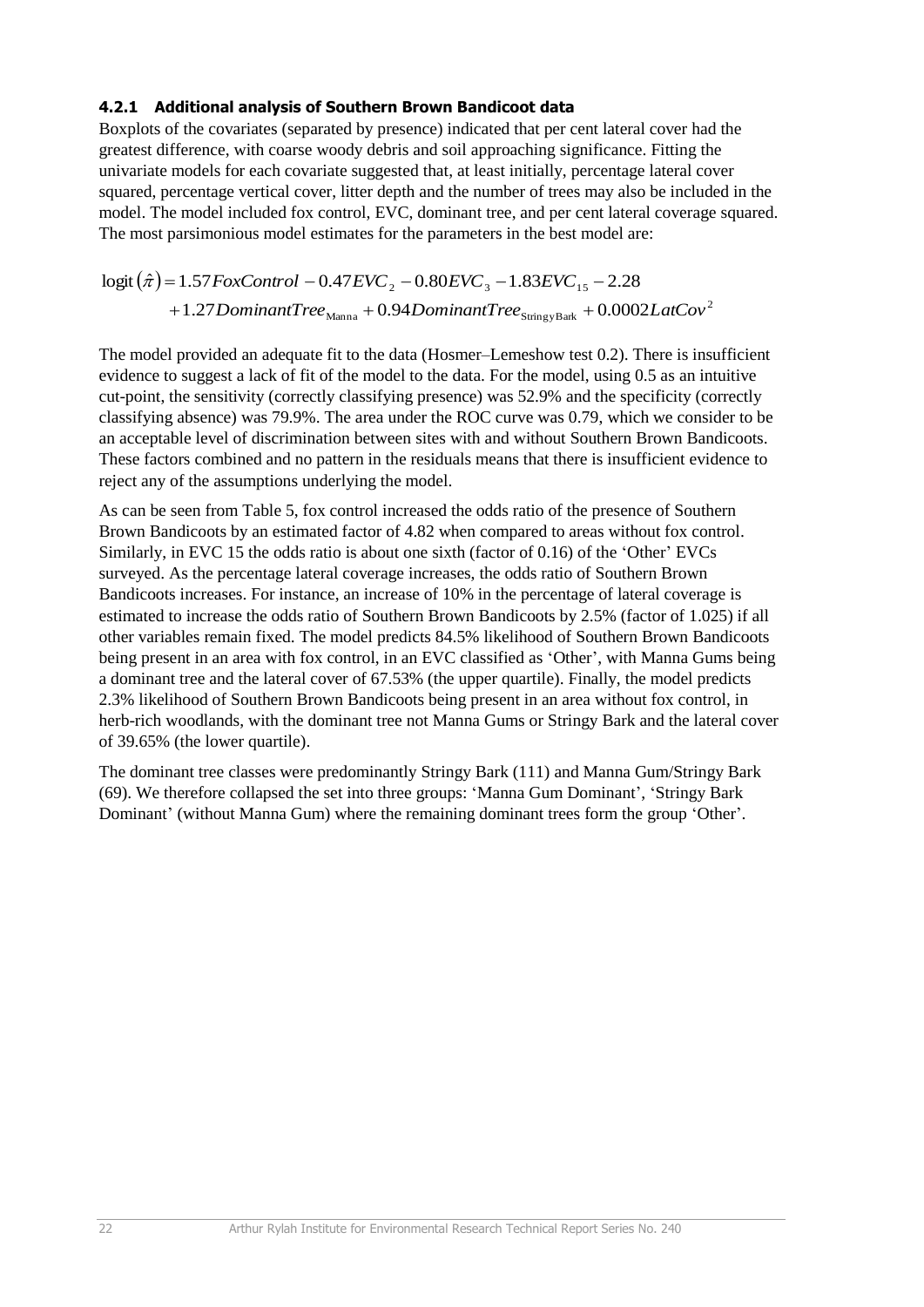| <b>Variable</b>             | <b>Value</b>        | <b>Odds Ratio</b> | 95% CI  |        |  |
|-----------------------------|---------------------|-------------------|---------|--------|--|
| Fox Control                 | No                  | 1.00              |         |        |  |
|                             | Yes                 | 4.82              | 2.46    | 9.88   |  |
|                             | 2                   | 0.62              | 0.18    | 2.13   |  |
| <b>EVC</b>                  | 3                   | 0.45              | 0.16    | 1.25   |  |
|                             | 15                  | 0.16              | 0.05    | 0.53   |  |
|                             | 'Other'             | 1.00              |         |        |  |
| <b>Dominant Tree</b>        | Manna Gum           | 3.57              | 1.13    | 12.79  |  |
|                             | <b>Stringy Bark</b> | 2.56              | 0.86    | 8.90   |  |
| Percentage Lateral Coverage | Quadratic           | 1.0002            | 1.00008 | 1.0042 |  |

**Table 5. The odds ratios for each variable in the final model, including 95% confidence intervals.**

#### <span id="page-28-0"></span>**4.3 Common Brushtail Possum**

There is strong evidence of a significant treatment effect on persistence (Table 6) and colonisation (Table 6) at the LGNP north and south pair of sites, and for colonisation at the Annya/Cobboboonee pair but there were no differences at the other site pairs (Figure 24). The treatment effect on colonisation is strongly negative at the Hotspur/Mt Clay pair (Figure 25; Table 6). These results are apparent in derived estimates of persistence and colonisation (Figures 26, 27). Rates of persistence are similar between all pairs of sites, whereas rates of colonisation differ. The derived estimates of occupancy show a difference between all the pairs, although the difference between the Hotspur/Mt Clay pair is reversed due to the strong apparent negative effect of treatment on colonisation.



**Figure 24. Effect of treatment on persistence for Common Brushtail Possum at each nontreatment/treatment pair.** Bars are 95% credible intervals.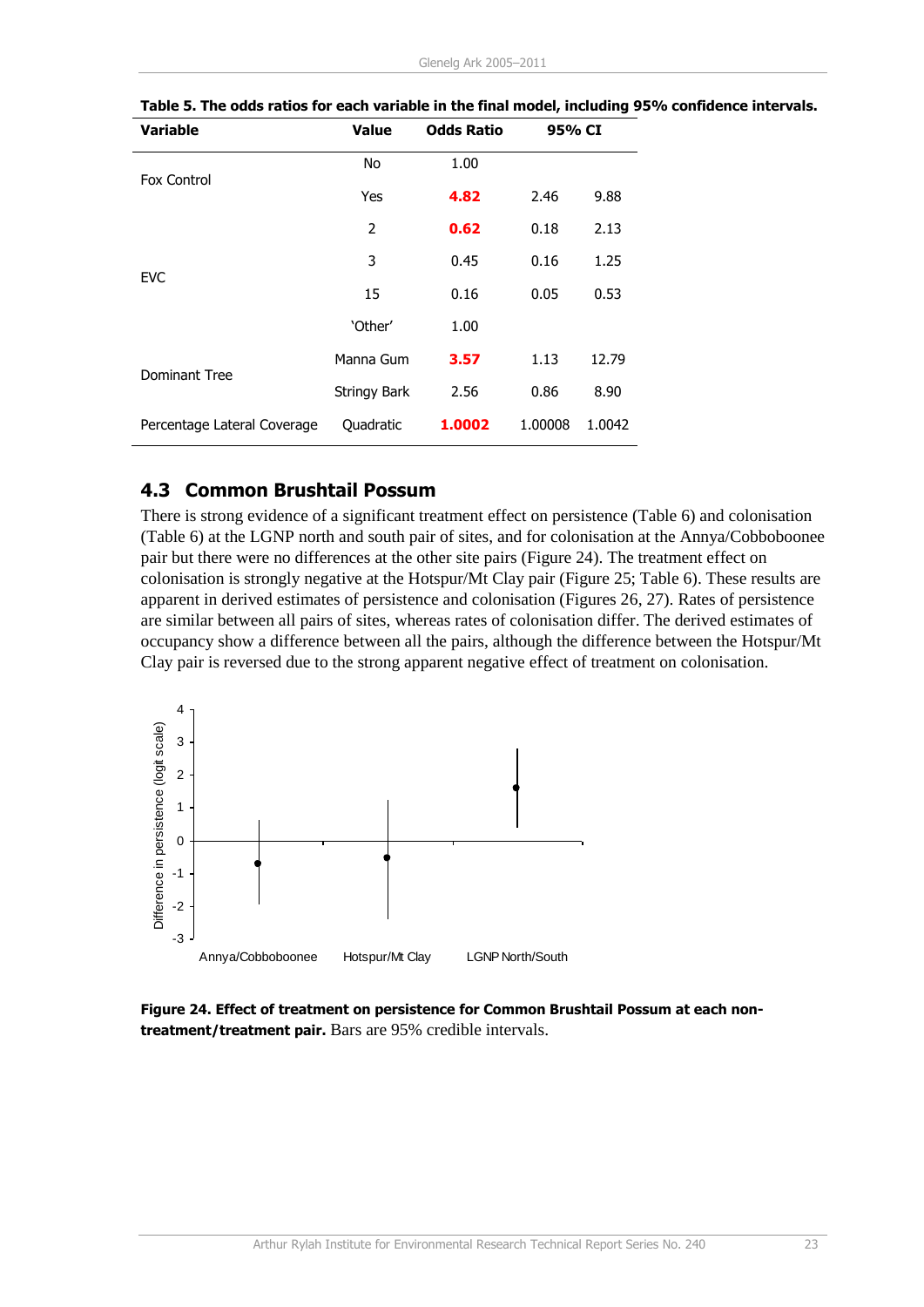

**Figure 25. Effect of treatment on colonisation for Common Brushtail Possum at nontreatment/treatment pair.** Bars are 95% credible intervals.

| Table 6. Probability of a positive effect of treatment for Common Brushtail Possum at each non- |  |
|-------------------------------------------------------------------------------------------------|--|
| treatment/treatment pair.                                                                       |  |

| <b>Parameter</b> | Annya/Cobboboonee | <b>Hotspur/Mt Clay</b> | <b>LGNP</b> north/south |
|------------------|-------------------|------------------------|-------------------------|
| Persistence      | 0.12              | 0.27                   | 0.99                    |
| Colonisation     | 0.99              | < 0.001                | 0.99                    |



**Figure 26. Derived estimates of mean persistence for Common Brushtail Possum for each nontreatment/treatment pair.**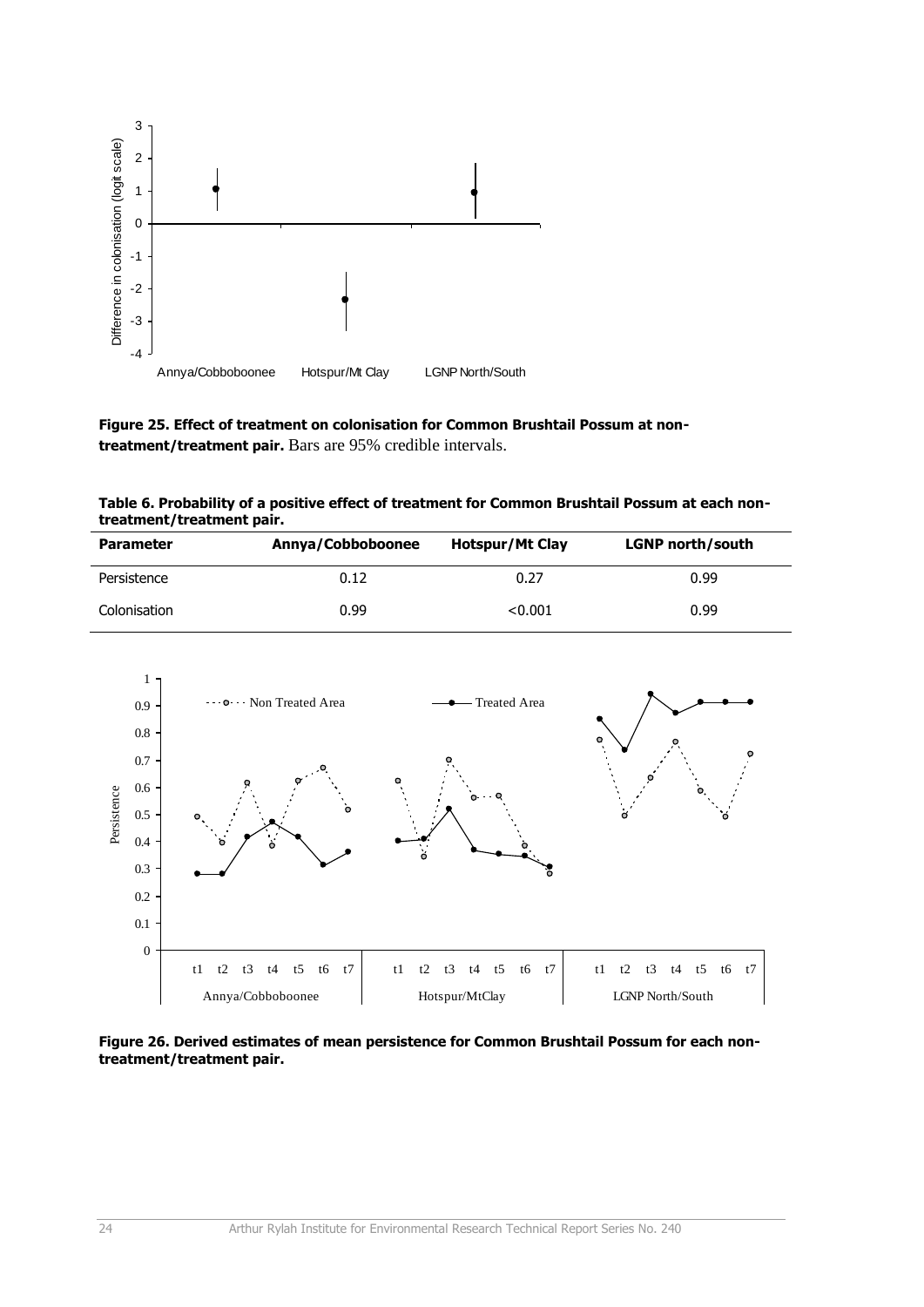

**Figure 27. Derived estimates of mean colonisation for Common Brushtail Possum for each nontreatment/treatment pair.**

The derived estimates of occupancy show no differences in the probability of a site being occupied by Common Brushtail Possums at Annya/Cobboboonee (Figure 27) despite a treatment effect on colonisation. This is possibly due to the lower probability of persistence at the non-treatment site (Cobboboonee). At LGNP north and south, divergence has occurred in the past two years due to a positive effect of treatment on both colonisation and persistence. At the Hotspur/Mt Clay pair, the result is reversed with very low probability of occupancy on the treatment site (Mt Clay) despite similar probabilities of persistence (Figure 28). The effect appears to be due to a higher probability of colonisation on the non-treatment site (Hotspur) and near zero probability on the treatment site (Mt Clay).

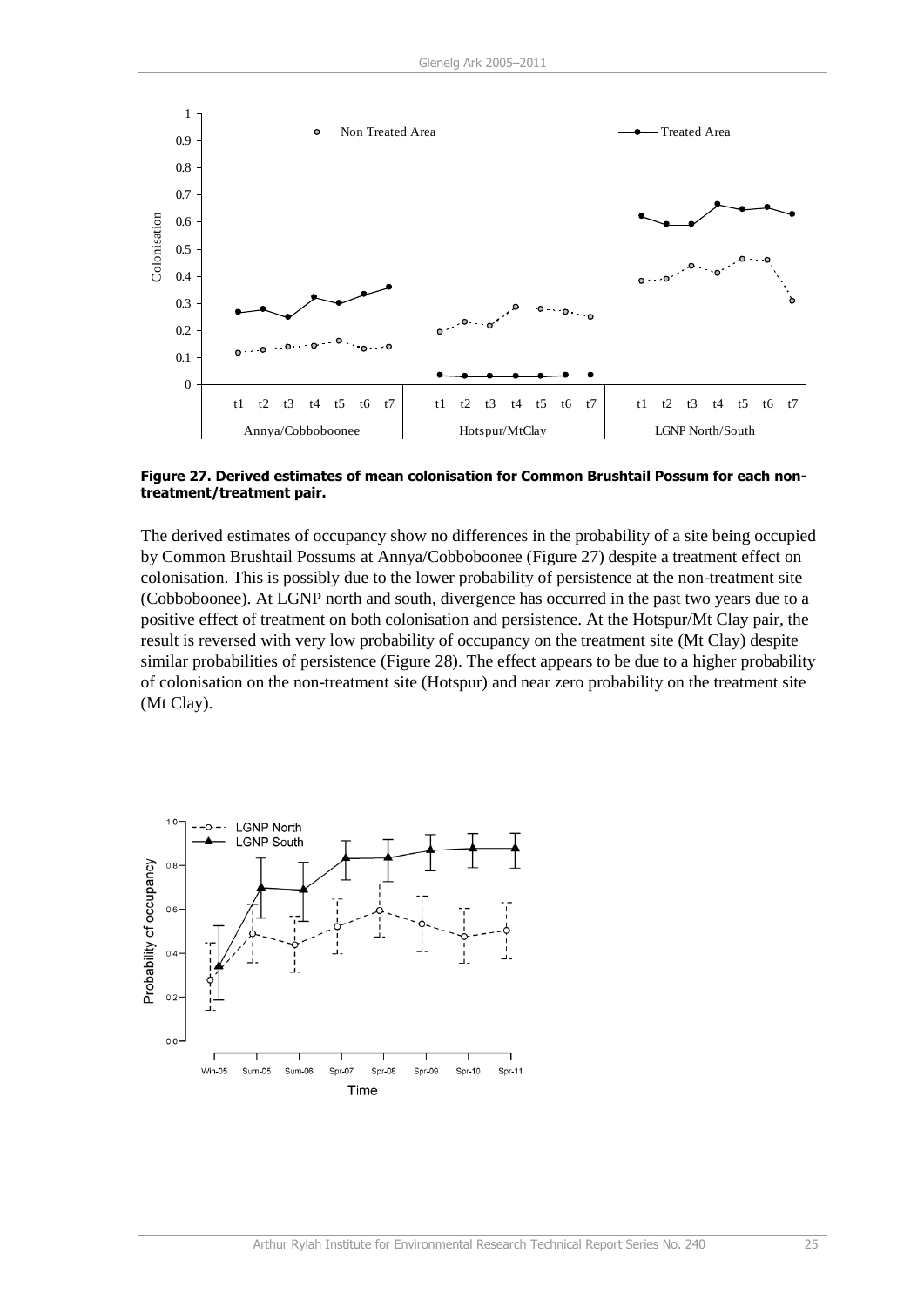

**Figure 28. Derived estimates of occupancy for Common Brushtail Possum for each nontreatment/treatment pair.** Bars are 95% credible intervals.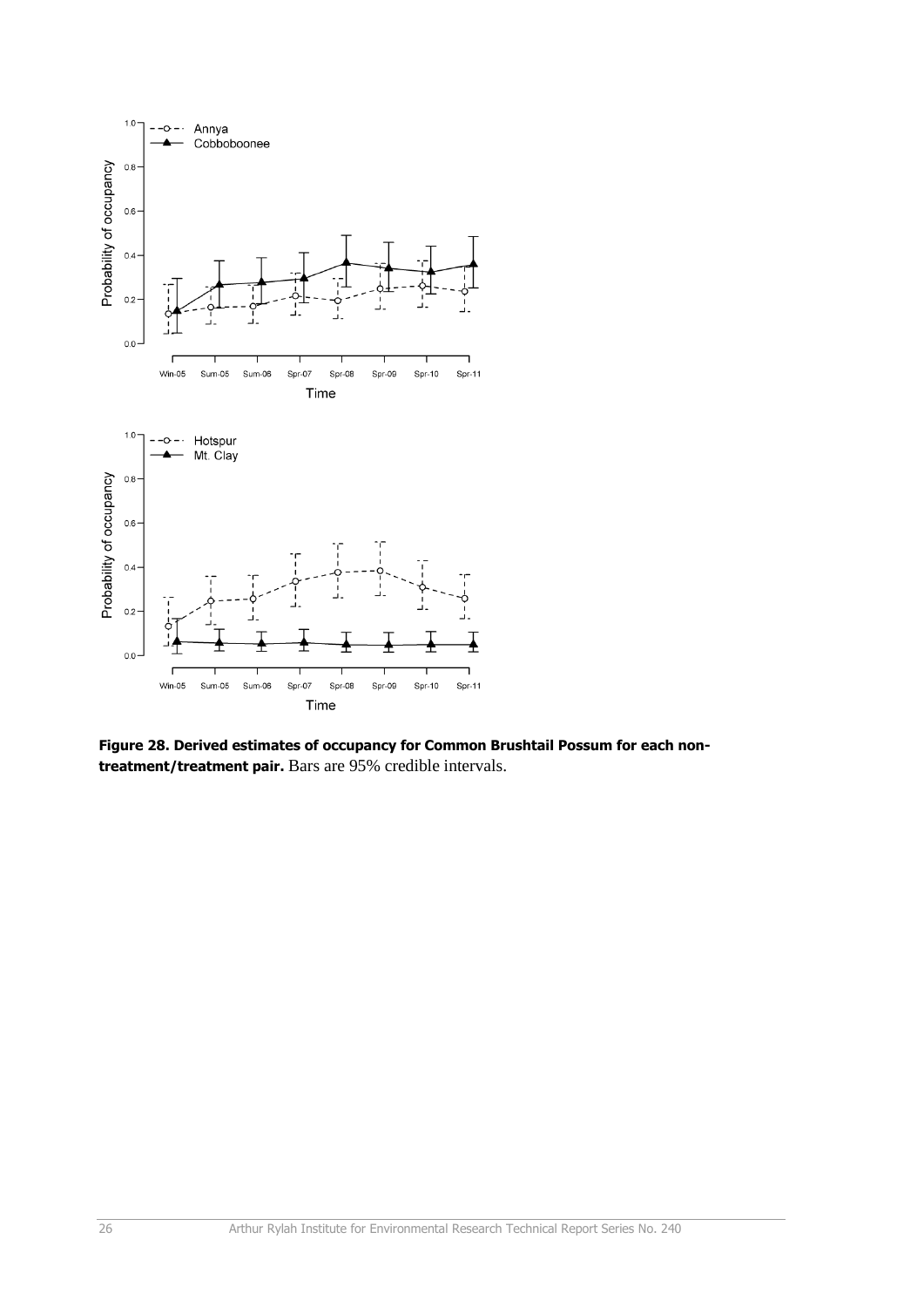## <span id="page-32-0"></span>**5 Discussion**

The monitoring program for Glenelg Ark achieved its aims of quantifying the response of foxes to control actions and the response of targeted native species. As the monitoring program receives further information, certainty around the nature of these responses is expected to increase.

Indices of abundance derived from bait take data, sand plot data and cameras surveys (LGNP only) at all three treatment areas (LGNP south, Cobboboonee National Park and Mt Clay State Forest), demonstrate a sustained lower abundance of foxes.

Independence of the treatment and non-treatment sites is an important issue as we compare rates of change in foxes and native species between sites. At Glenelg Ark, the distance between treatment and non-treatment areas was more than 10 km. We saw no reduction in foxes on the non-treatment sites (as indexed by abundance indices) in Glenelg Ark, indicating that the treatment/non-treatment sites are independent from the control imposed on the treatment sites. This is particularly important for the Glenelg National Park sites, suggesting that the Glenelg River is an effective barrier to the movement of foxes and hence allows a clearer interpretation of results.

Two of the three targeted species had a greater probability of occupancy at sites with fox control: Southern Brown Bandicoots at Lower Glenelg National Park, and Long-nosed Potoroos at Mt Clay. There was no overall effect of treatment on occupancy rates for Common Brushtail Possums. Further evidence of an association between fox control and species' response was provided by the logistic regression on the 2011 Southern Brown Bandicoot data. While other factors (EVC and dominant tree species) were important, the probability of Southern Brown Bandicoots occurring at sites with fox control was nearly five times higher than on sites without. Three EVCs (2, 3 and 15) accounted for most of the sites, with the remaining 27 forming a group called 'Other'. It is possible that the selection of these groupings could be improved with smaller like EVCs combined, rather than pooled in an 'Other' category. Fire regime (time since fire, season of fire and number of fires) did not influence the prediction of presence for Southern Brown Bandicoots. However, the interval between fires may be a more important factor worth consideration in future analysis. Fire regime may better reflect the changes in habitat structure likely to influence the dynamics of native mammal species.

Colonisation and persistence can be considered as surrogates for birth and death rates (the inverse of persistence is extinction; MacKenzie et al. 2006). Birth and death rates are key functional aspects of population dynamics, and understanding which processes are being affected by fox predation is important to developing appropriate management strategies.

At LGNP south, bandicoots were able to survive at sites (persistence) but colonisation rates were not any greater than at the non-control site. This suggests that bandicoots are able to find refuge from predation at specific locations in the landscape in the treatment area but are currently unable to exploit new locations. Factors may include predation by foxes (despite the control program) and feral cats. Feral cats were in relatively higher abundance compared to the non-treatment site (Robley et al. 2010). This supports work by Risbey et al. (2000) who reported a positive response to fox control in populations of feral cats, which then impacted on the preferred prey species. It may also be possible that predation is regulating bandicoots and there is a limit to the availability of appropriate food or nesting locations. The overall derived estimate of occupancy (combined colonisation and persistence) indicates that bandicoots have declined markedly at the non-treatment site and increased marginally at the treatment site, this suggests that they have not significantly responded to the reduction in foxes, and fox predation or some other factor has precipitated the decline on the non-treatment site.

The probability of Southern Brown Bandicoots colonising sites at Cobboboonee National Park was significant, but persistence levels for this species at Cobboboonee were low at 55%. This suggests that Southern Brown Bandicoots are able to survive and occupy new sites in the presence of low levels of predation, but were unable to survive or establish in those new locations. The overall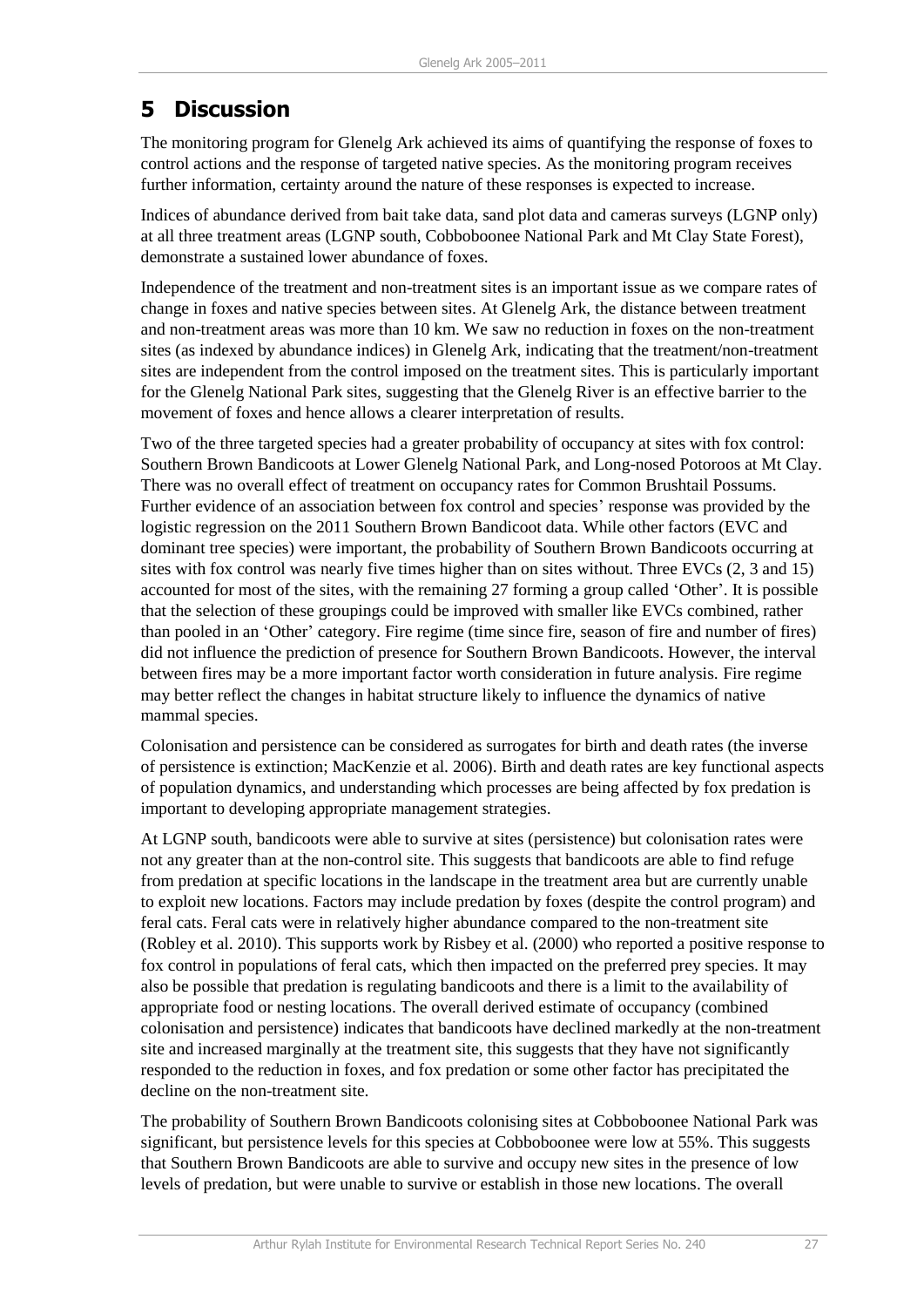derived estimate of occupancy suggests that bandicoots have remained stable on the treatment site and declined on the non-treatment site.

At Mt Clay, bandicoots were able to persist in parts of the landscape, but colonisation rates were relatively high but not significantly greater on the treatment site, suggesting they were susceptible to predation or some other factor that prevented colonisation of new sites relative to Hotspur State Forest. The overall occupancy estimates indicate that bandicoots have increased slightly in the years following fox control, although the effect is not statistically significant.

Long-nosed Potoroos had higher rates of colonisation and persistence at Mt Clay than at Hotspur, suggesting that relative to Hotspur, potoroos were able to escape regulation by foxes. Colonisation and persistence rates at the remaining sites were dissimilar suggesting that at these sites Long-nosed Potoroos are limited by something other than fox predation, or that the level of fox reduction achieved is insufficient to allow this species to increase.

If foxes were the key limiting factor for bandicoots, potoroos and possums then the expectation would be that populations of these species would respond positively at all treatment sites, albeit at different rates. However, the data indicate that this is not the case, suggesting that:

- a) the fox control has not reduced predation pressure sufficiently at some sites to release populations from limitation, or that the baiting and monitoring program has not run long enough;
- b) predation by feral cats and/or other predators (e.g. raptors) is a more significant factor; or
- c) resources are limiting at some sites (e.g. food and shelter) and predation is not a factor.

Changes to the composition of the predator assemblage can result in altered rates of predation on prey species. Supplementary fox control that captured feral cats as a non-target species and camera survey data indicate that feral cat populations on the treatment site at LGNP were three times higher than on the non-treatment site. While no pre-fox control data are available on cats at these sites, it suggests that cats may have at least partly replaced foxes as the apex mammalian predator.

Below long-term average rainfall was recorded across the general study area between 2005 and 2009, with only average rainfall recorded in 2010. Drought-breaking rain followed in 2011. The lower than average rainfall may have contributed to the responses in the three native mammal species. Fox control may have allowed populations to persist in areas within the treatment sites that provide suitable drought refuge, while on the non-treatment sites both fox control and drought combined to maintain or even lower existing populations. Some evidence for this can be seen in the results for Southern Brown Bandicoots at LGNP. Bandicoots on the non-treatment site decreased from 2005 to 2006 and have remained at low levels, while on the treatment site bandicoots showed signs of an increase over the same period. A similar pattern can be seen at the Annya/Cobboboonee pair. Significant rainfall in 2011 may result in increases in colonisation rates in the fox control areas leading to higher overall levels of occupancy for Southern Brown Bandicoots and Long-nosed Potoroos in 2012.

The results of the monitoring and evaluation program clearly demonstrate that foxes have been reduced and remain at relatively low levels, and that the use of occupancy modelling as applied in this project is capable of measuring changes in native species. However, the variable results suggest that blanket broadscale fox control may not be the most effective approach to recovery or protection of species threatened by fox predation, and that a greater understanding of both bottom-up and topdown processes may lead to more effective and targeted management of species that are rare in the landscape.

More complex models could be used to explore additional factors of occupancy and detection processes, including:

• interseasonal variation in detection probability due to weather or other factors. Lumsden et al. (2007) previously documented significant levels of inter-annual variation in the detection probabilities of Long-footed Potoroos (*Potorous tridactylus*) in a study conducted in north-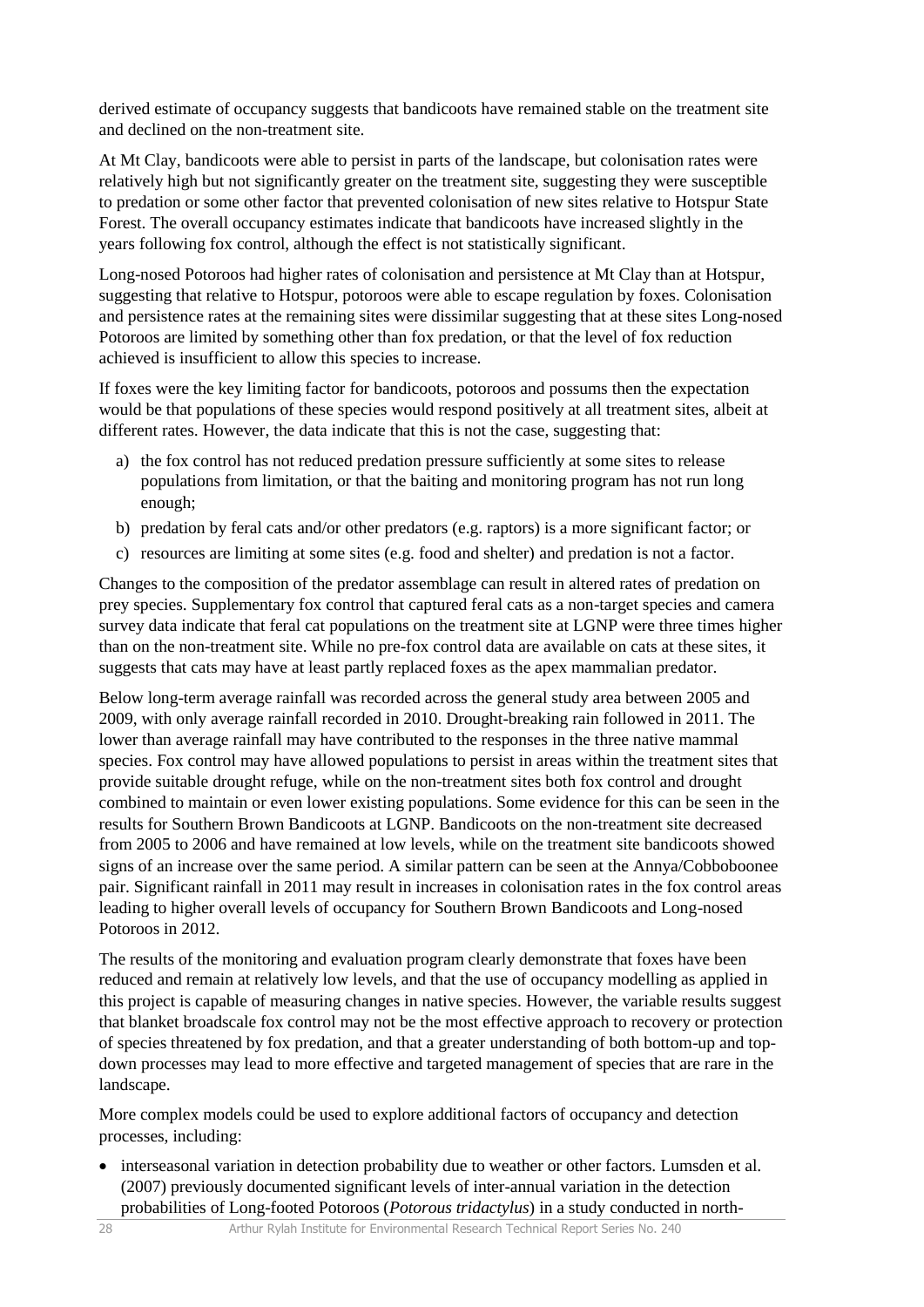eastern Victoria using hair tubes. Detection probability in our study was assumed to be constant across sites and within years

- differences in probability of occupancy among sites in an area due to habitat variables, such as vegetation, rainfall, temperature, exposure to solar radiation and fire
- other predictors of colonisation and extinction such as measured predator activity levels, spatial effects such as adjacency to known occupied or unoccupied sites, and the impact of fuel reduction burning and wildfires.

Developing multi-species dynamic occupancy models would explicitly link the probabilities of foxes and native species occupying areas, allowing for more direct estimates of the link between a reduction in fox (and potentially the presence of other predators) abundance and any increase in native species. These models could include site-specific covariates to help understand the nonuniform response of target species.

One limitation on the interpretation of the results from the current design is that we lack sufficient pre-baiting data to draw robust conclusions about changes in occupancy post-baiting. Nonmanipulative studies have demonstrated that predation plays a role in limiting primary prey populations, but they cannot be used to unequivocally assess whether predation is a limiting factor because of the potential confounding effect of other factors. Pech et al. (1995) and Krebs et al. (2001) ascribed the possible manipulations of prey to test predator regulation, which include changes in prey density through reintroductions, altering food supply or the abundance of alternative prey species and predators. In the case of Glenelg Ark, a similar approach could be applied, including the reintroduction of species currently extinct or the translocation of species currently in low abundance, e.g., Long-nosed Potoroos. This approach would require careful design and implementation, strict monitoring and detailed analysis to ensure the outcome was properly interpreted and translated into management recommendations.

The Glenelg Ark monitoring program has achieved its aims of quantifying the response of foxes and targeted native species to broadscale continuous fox control through the rigorous implementation of the monitoring program. This report has highlighted several issues for further consideration. Consideration could also be given to how the monitoring of Glenelg Ark should continue into the future.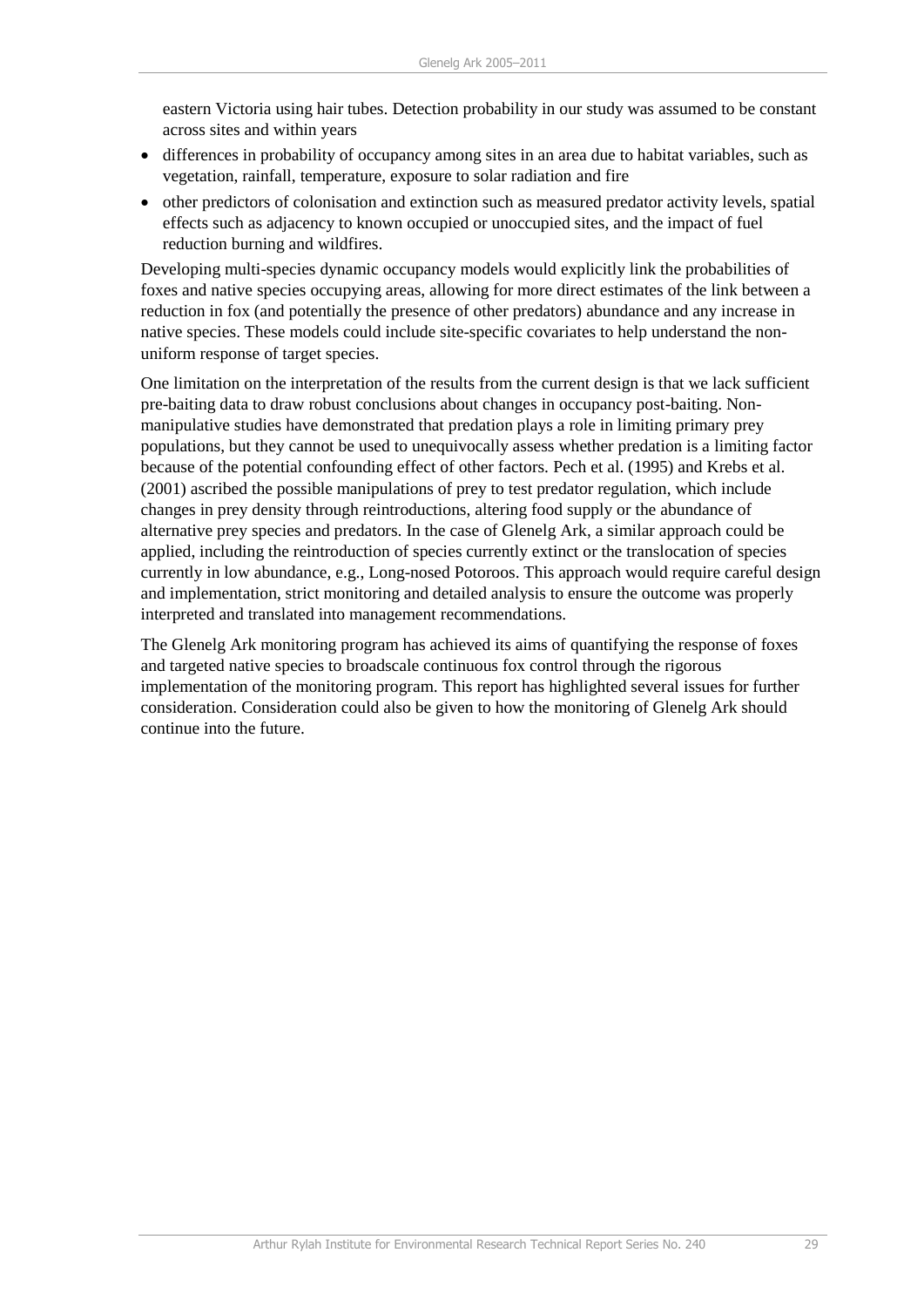## <span id="page-35-0"></span>**References**

Agresti A. (2002) Categorical Data Analysis. Wiley Interscience, New York

Allen, L., Engerman, R. and Krupa, H. (1996). Evaluation of three relative abundance indices for assessing dingo populations. *Wildlife Research* **23**, 197–206

Burnham K. P. and Anderson D. R. (2010) Model selection and multi-model inference: A practical information-theoretic approach. Springer-Verlag, New York

Caughley, G. (1977) Analysis of vertebrate populations*.* John Wiley, London

Dexter, N. and Murray, A. (2008) The impact of fox control on the relative abundance of forest mammals in East Gippsland, Victoria. *Wildlife Research* **36**, 252–261

Efford, M. (1992) Comment – Revised estimates of the bias in the 'minimum number alive' estimator. *Canadian Journal of Zoology* **70**, 628–632

Fleming, P. (1997) Uptake of baits by red foxes (*Vulpes vulpes*): Implications for rabies contingency planning in Australia. *Wildlife Research* **24**, 335–346

Hosmer, D. W. and Lemeshow, S. (2000) Applied logistic regression. Wiley Interscience, New York

Jolly, G. M. and Dickson, J. M. (1983) The problem of unequal catchability in mark–recapture estimation of small mammal populations. *Canadian Journal of Zoology* **61**, 922–927

Krebs, C. J., Boutin, S. and Boonstra, R. (2001) *Ecosystem dynamics of the Boreal Forest: The Kluane Project.* Oxford University Press, New York

Lande, N., Ryan, L., Billard, L. and Farber, D. (1994) *Case studies in biometry*. John Wiley and Sons, New York

Lumsden, L. F., Scroggie, M. P., Chick, R., Grgat, L., Woodford, L., Bush, A., Alexander, J. and Robley, A. (2007) Assessing management strategies and wildfire impact on Long-footed Potoroos in north-eastern Victoria: 2nd progress report: Results from 2004/2005 and 2005/2006. Unpublished report to the Department of Sustainability and Environment. Arthur Rylah Institute for Environmental Research, Heidelberg

Lunn, D. J., Thomas, A., Best, N. and Spiegelhalter, D. (2000) WinBUGS — a Bayesian modelling framework: concepts, structure, and extensibility. *Statistics and Computing* **10**, 325–337

Lunney, D. (2001) Causes of the extinction of native mammals of the western division of New South Wales: an ecological interpretation of the nineteenth century historical records. *Rangelands Journal* **23(1)**, 44–70

MacKenzie, D. and Kendall, W. (2002) How should detection probabilities be incorporated into estimates of relative abundance? *Ecology* **83**, 2387–2393

MacKenzie, D. I., Nichols, J. D., Hines, J. E., Knutson, M. G. and Franklin, A. B. (2003) Estimating site occupancy, colonization, and local extinction when a species is detected imperfectly. *Ecology* **84**, 2200–2207

MacKenzie, D. I., Nichols, J. D., Royle, J. A., Pollock, K. H., Bailey, L. L., and Hines, J. E. (2006) *Occupancy estimation and modelling: inferring patterns and dynamics of species occurrence.* Elsevier, San Diego

McLeod, L. J., Saunders, G. R. and Kabat, T. J. (2008) Do control interventions effectively reduce the impact of European Red Foxes on conservation values and agricultural production in Australia? Systematic Review No. 24. Collaboration for Environmental Evidence, www.environmentalevidence.org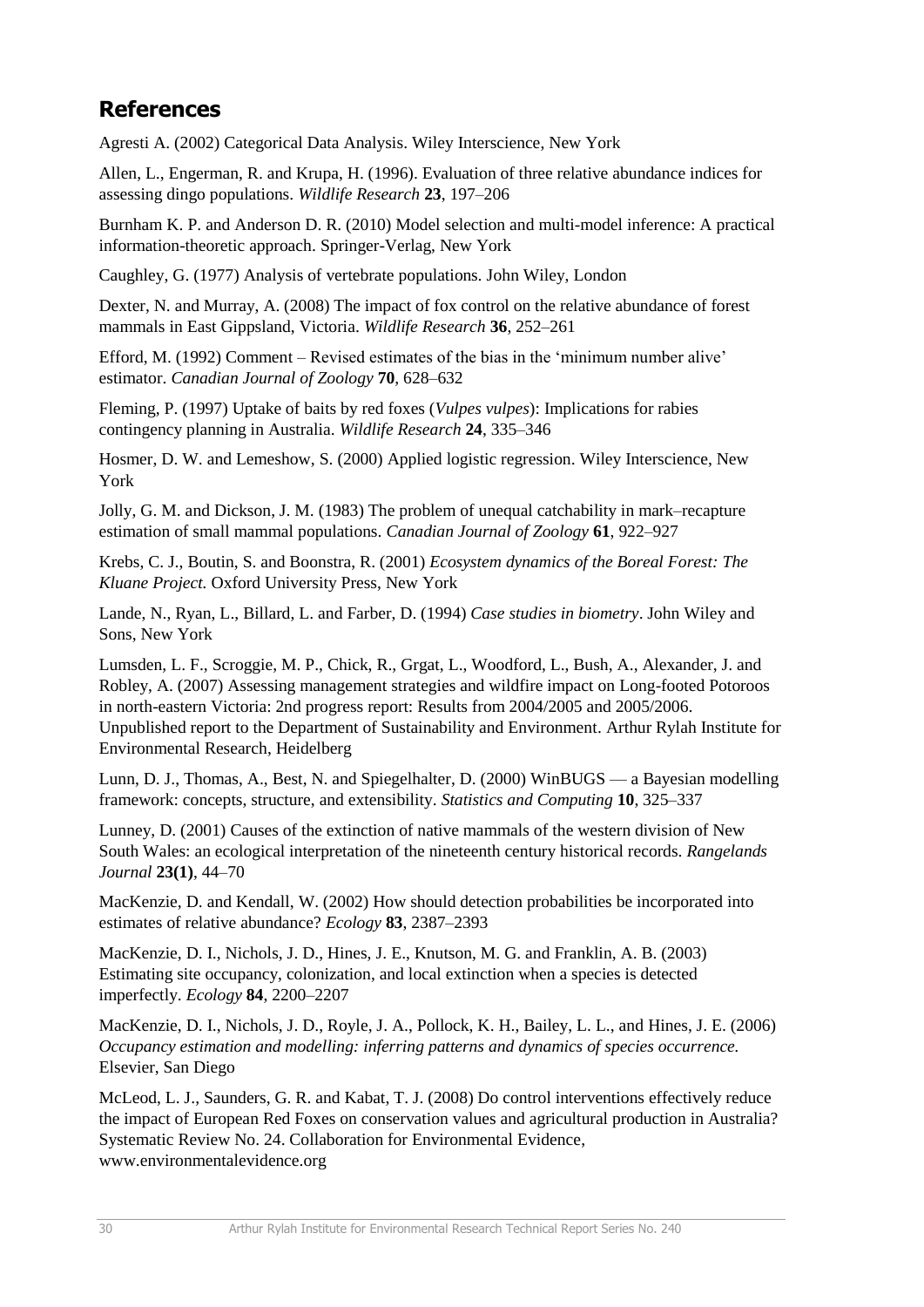Menkhorst, P. (1995) (Ed.) Mammals of Victoria, distribution, ecology and conservation. Oxford University Press, South Melbourne

Montgomery, W. I. (1987) The application of capture-mark-recapture methods to the enumeration of small mammal populations. *Symposium of the Zoological Society London* **58**, 25–57

Murray, A. (2005) A new low-cost hairtube design for the detection of the spotted-tailed quoll *Dasyurus maculatus* in south-eastern Australia. *Australian Mammalogy* **27**, 81–84

Nichols, J. D. and Pollock, K. H. (1983) Estimation methodology in contemporary small mammal capture-recapture studies. *Journal of Mammalogy* **64**, 253–260

Pech, R. P., Sinclair, A. R. E. and Newsome, A. E. (1995) Predation models for primary and secondary prey species. *Wildlife Research* **22**, 55–64

Pollock, K. H., Nichols, J. D., Brownie, C. and Hines, J. E. (1990) Statistical inference for capturerecapture experiments. *Wildlife Monographs* **107**, 1–97

Quinn, G. P. and Keough, M. J. (2002) *Experimental Design and Data Analysis for Biologists*. Cambridge University Press, Cambridge

Reddiex, B., Forsyth, D. M., McDonald-Madden, E., Einoder, L. D., Griffioen, P. A., Chick, R. R. and Robley, A. (2004) *Review of existing red fox, wild dog, feral cat, feral rabbit, feral pig, and feral goat control in Australia. I. Audit*. Arthur Rylah Institute for Environmental Research, Department of Sustainability and Environment, Heidelberg

Risbey, D. A., Calver, M. C., Short, J., Bradley, J. S. and Wright, I. W. (2000) The impact of cats and foxes on the small vertebrate fauna of Heirisson Prong, Western Australia. II. A field experiment. *Wildlife Research* **27**, 223–235

Saunders, G. and McLeod, L. (2007) *Improving fox managements strategies in Australia*. Australian Government Publishing Service, Canberra

Seber, G. A. F. (1986) A review of estimating animal abundance. *Biometrics* **42**, 267–292.

Thompson, J. A. and Fleming, P. (1994) Evaluation of the efficacy of 1080 poisoning of red foxes using visitation to non-toxic baits as an index of fox abundance. *Wildlife Research* **21**, 27–40

Tyre, A. J., Possingham, H. P. and Lindenmayer, D. B. (2001) Inferring process from pattern: can territory occupancy provide information about life history parameters. *Ecological Applications* **11**, 1722–1737

Zuur, A. F., Ieno E. N. and Smith G. M. (2007) Analysing Ecological Data. Springer, New York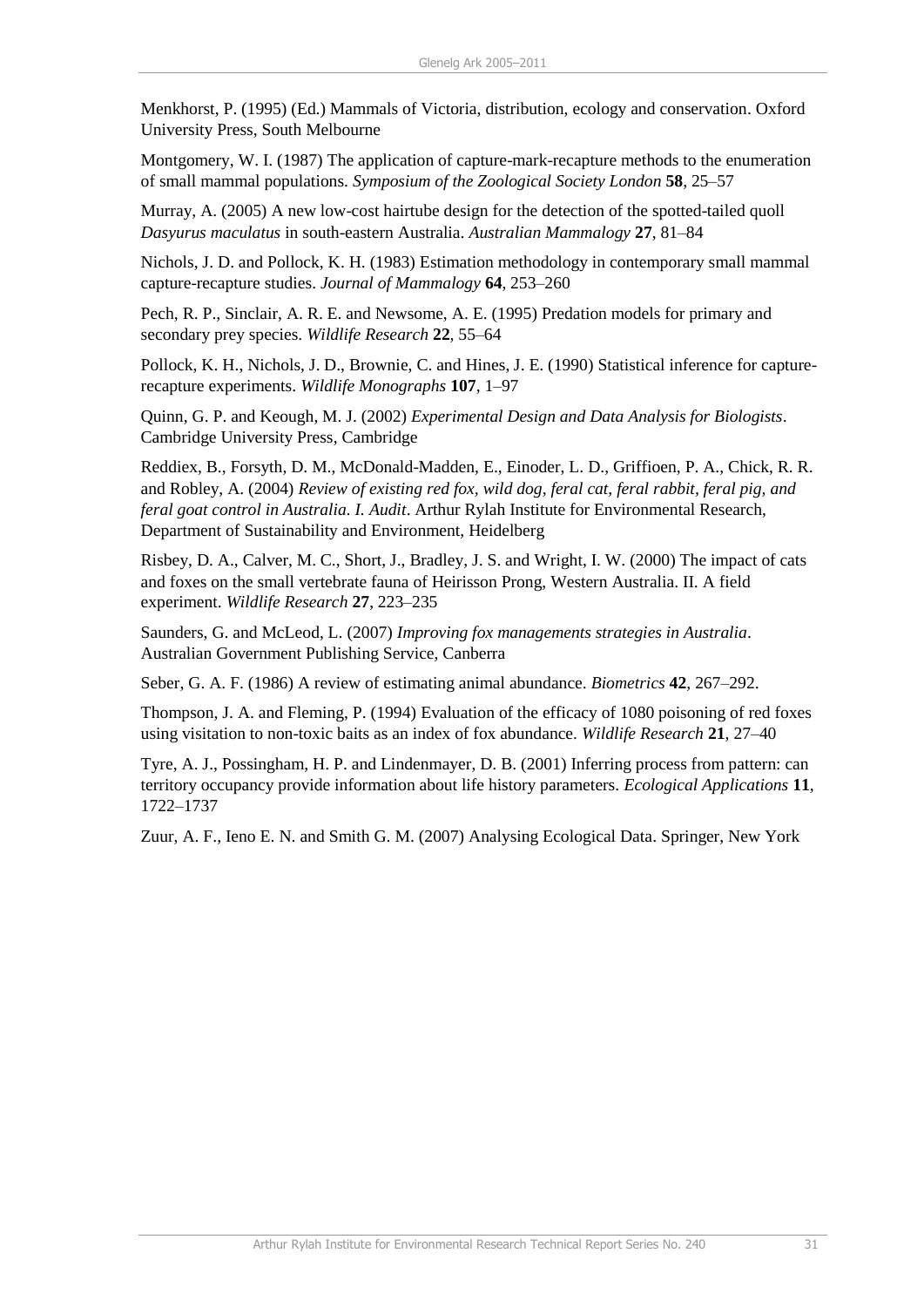<span id="page-37-0"></span>

|                             |                                                                     | Area |      |
|-----------------------------|---------------------------------------------------------------------|------|------|
| <b>Monitoring Area</b>      | <b>Ecological Vegetation Class</b>                                  | (ha) | $\%$ |
| Mt Clay State Forest        | Heathy Woodland/Damp Heathy Woodland/Damp Heathland Mosaic          | 1597 | 35.6 |
| (treatment)                 | <b>Herb-rich Foothill Forest</b>                                    | 847  | 18.9 |
|                             | <b>Lowland Forest</b>                                               | 1950 | 43.4 |
| <b>Hotspur State Forest</b> | Heathy Woodland                                                     | 2235 | 32.9 |
| (non-treatment)             | <b>Lowland Forest</b>                                               | 3097 | 45.6 |
|                             | Wet Heathland                                                       | 493  | 7.3  |
| <b>LGNP</b> south           | Damp Sands Herb-rich Woodland                                       | 1319 | 14.9 |
| (treatment)                 | Damp Sands Herb-rich Woodland/Heathy Woodland Mosaic                | 2855 | 32.2 |
|                             | Damp Sands Herb-rich Woodland/Heathy Woodland/Sand Heathland Mosaic | 972  | 11.0 |
|                             | Heathy Woodland/Limestone Woodland Mosaic                           | 2827 | 31.9 |
| <b>LGNP</b> north           | Damp Sands Herb-rich Woodland                                       | 2021 | 43.5 |
| (non-treatment)             | Damp Sands Herb-rich Woodland/Heathy Woodland Mosaic                | 417  | 9.0  |
|                             | Wet Heathland/Heathy Woodland Mosaic                                | 2041 | 43.9 |
| Cobboboonee National Park   | <b>Lowland Forest</b>                                               | 7557 | 79.9 |
| (treatment)                 | Wet Heathland/Heathy Woodland Mosaic                                | 1035 | 11.0 |
| Annya State Forest          | Damp Sands Herb-rich Woodland                                       | 1106 | 13.5 |
| (non-treatment)             | <b>Lowland Forest</b>                                               | 5704 | 69.8 |

## **Appendix 1. Ecological Vegetation Classes within each treatment and non-treatment area**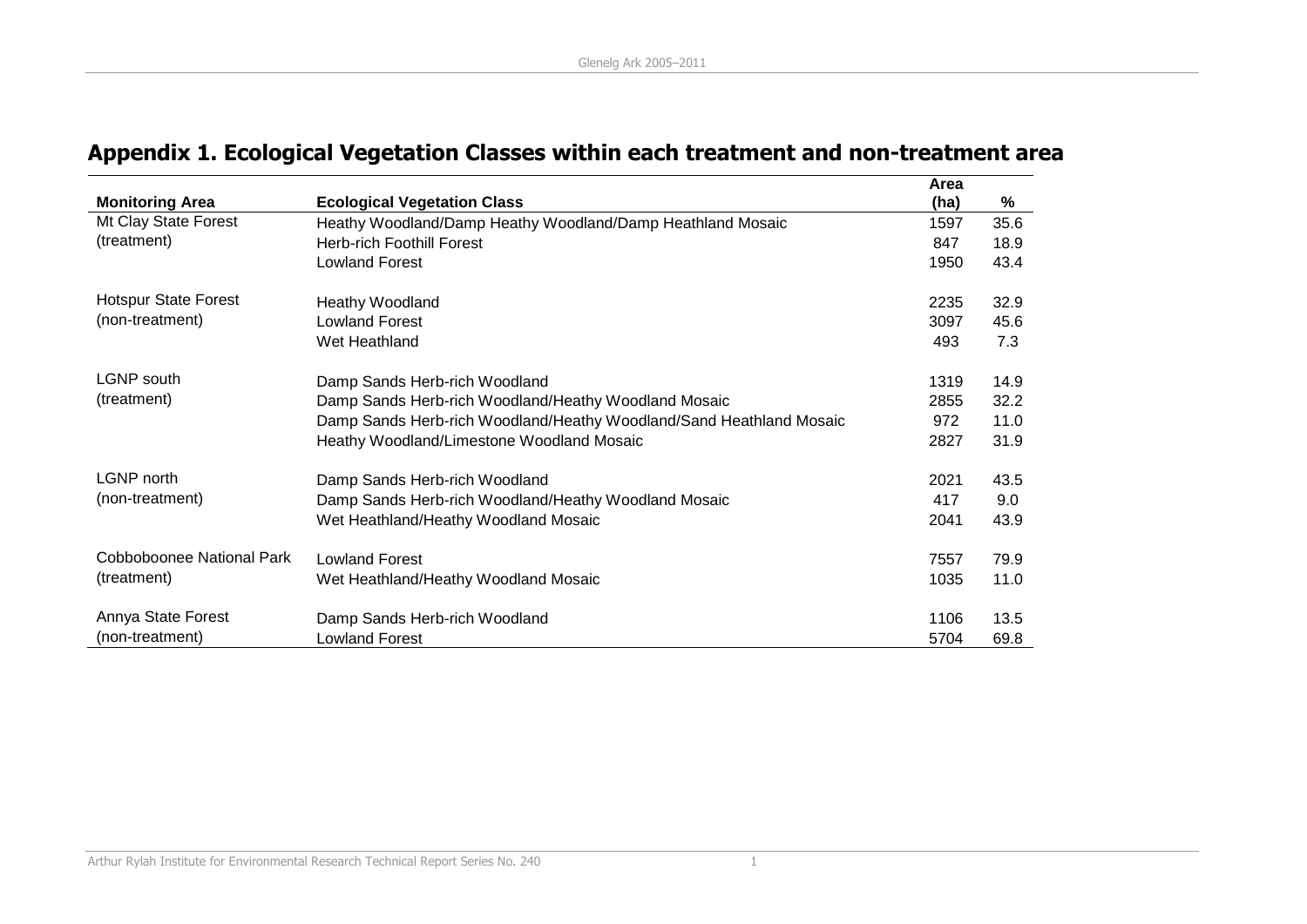## <span id="page-38-0"></span>**Appendix 2. Occupancy model specifications**

Persistence for each TMA and NTMA at each time period *t* and each site *i* was modelled as:

$$
\text{logit}(\phi_{i,t}) = \alpha_i + \varepsilon_{i,t}^{(\phi)}
$$

,

Where  $\varepsilon_{i,j}^{(\phi)}$  is a random effect term to account for additional unexplained variation in persistence of sites within each TMA and NTMA at each time period.

Similarly, TMA and NTMA time specific colonisation was modelled as:

$$
\text{logit}\left(\gamma_{i,t}\right) = \beta_i + \varepsilon_{i,t}^{(\gamma)}
$$

Combining these gives time and treatment specific occupancy probabilities,

$$
\psi_{i,t+1} = \psi_{i,t} \phi_{i,t} + (1 - \psi_{i,t}) \gamma_{i,t}
$$

The data were modelled in a state-space modelling framework, which separates the process and the observation components of the model. The process component models the process of occupancy from one year to the next. We can define  $z_{i,t}$  as the true, yet unknown, state of each site at each year, where  $z_{i,t} = 1$  indicates site *i* is occupied at time *t*, and 0 indicates unoccupied. The state at time *t* for each site within a monitoring area is modelled by:

$$
z_{i,t} \sim Bern(\psi_{i,t})
$$

Therefore, site *i* is occupied at time *t* with the probability  $\psi_{i,t}$ .

The observation component of the model involves our observed detection history data Y, conditional on the true state *z* modelled previously, given by

$$
y_{i,t,d} \sim Bern(z_{i,t} p_t)
$$

where  $p_t$  is the daily detection probability for year *t*. The term  $y_{i,t,d}$  indicates the observed occupancy at site *i*, year *t*, on day *d*. Therefore for truly occupied sites, the observation  $y = 1$  is given by probability *p*.

The model was specified in WinBUGS 1.4 (Lunn et al. 2000) Random effects terms for persistence and colonisation were modelled by:

$$
\varepsilon_{i,t}^{(\phi)} \sim Normal(0, \sigma_{\phi})
$$
 and  $\varepsilon_{i,t}^{(\gamma)} \sim Normal(0, \sigma_{\gamma})$ 

Prior probabilities were placed on all parameters, specifically Inverse Gamma (0.001, 0.001) for the random effects parameters  $\sigma_{\phi}$  and  $\sigma_{\gamma}$ , Normal(0, 100) for the mean site-specific persistence and colonisation parameters  $\alpha_{\text{site}}$  and  $\beta_{\text{site}}$ , and Uniform(0, 1) for the daily detection probabilities  $p_t$ . The Markov Chain Monte Carlo updater was run for 10 000 iterations to tune the algorithm, and ensure the chain had reached a stable distribution. These 'burn-in' samples were discarded and the algorithm run for a further 40 000 samples, which comprised the posterior distribution for each parameter.

Derived estimates of the overall treatment effect on persistence and colonisation for each pair was determined from the posterior distribution for the  $\alpha_{\text{site}}$  and  $\beta_{\text{site}}$  parameters. For example, in the case of the Annya/Cobboboonee pair, the overall effect of treatment on persistence is given by

$$
\alpha_{Cob-Ann} = \alpha_{Cob} - \alpha_{Ann}
$$

and for colonisation is given by

$$
\beta_{Cob-Ann} = \beta_{Cob} - \beta_{Ann}
$$

where values greater than zero indicate a positive effect of treatment. Treatment effects on other pairs are given in the same way. The proportion of the derived distribution greater than zero can be interpreted as the probability that the treatment effect has had a positive effect on persistence and colonisation respectively.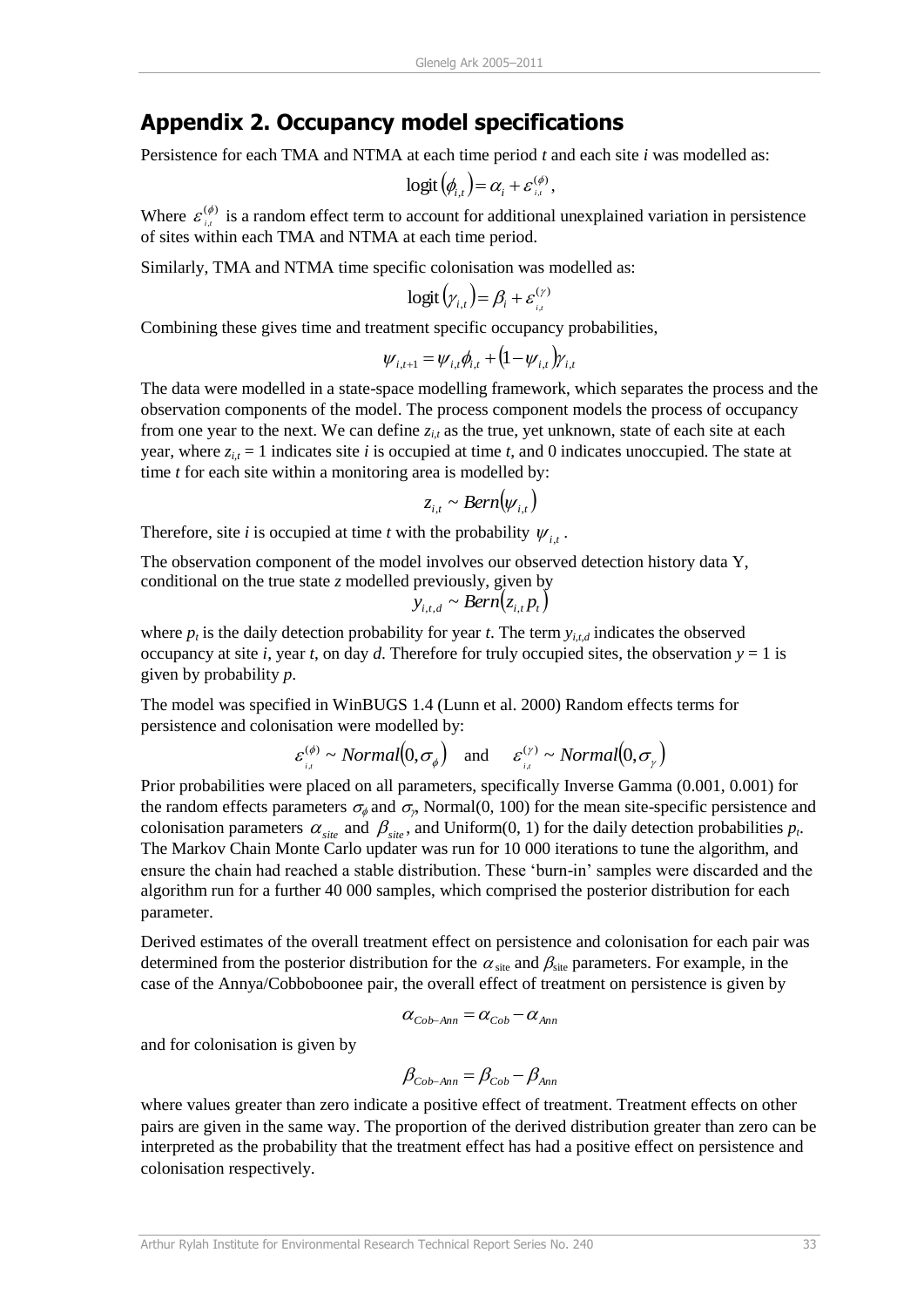

| Win_05   |
|----------|
| Sum_05   |
| $Spr_06$ |
| $Spr_07$ |
| $Spr_08$ |
|          |

- -







<span id="page-39-0"></span>**Appendix 3. Location and year of detection for Long-nosed Potoroos across the Glenelg Ark monitoring area**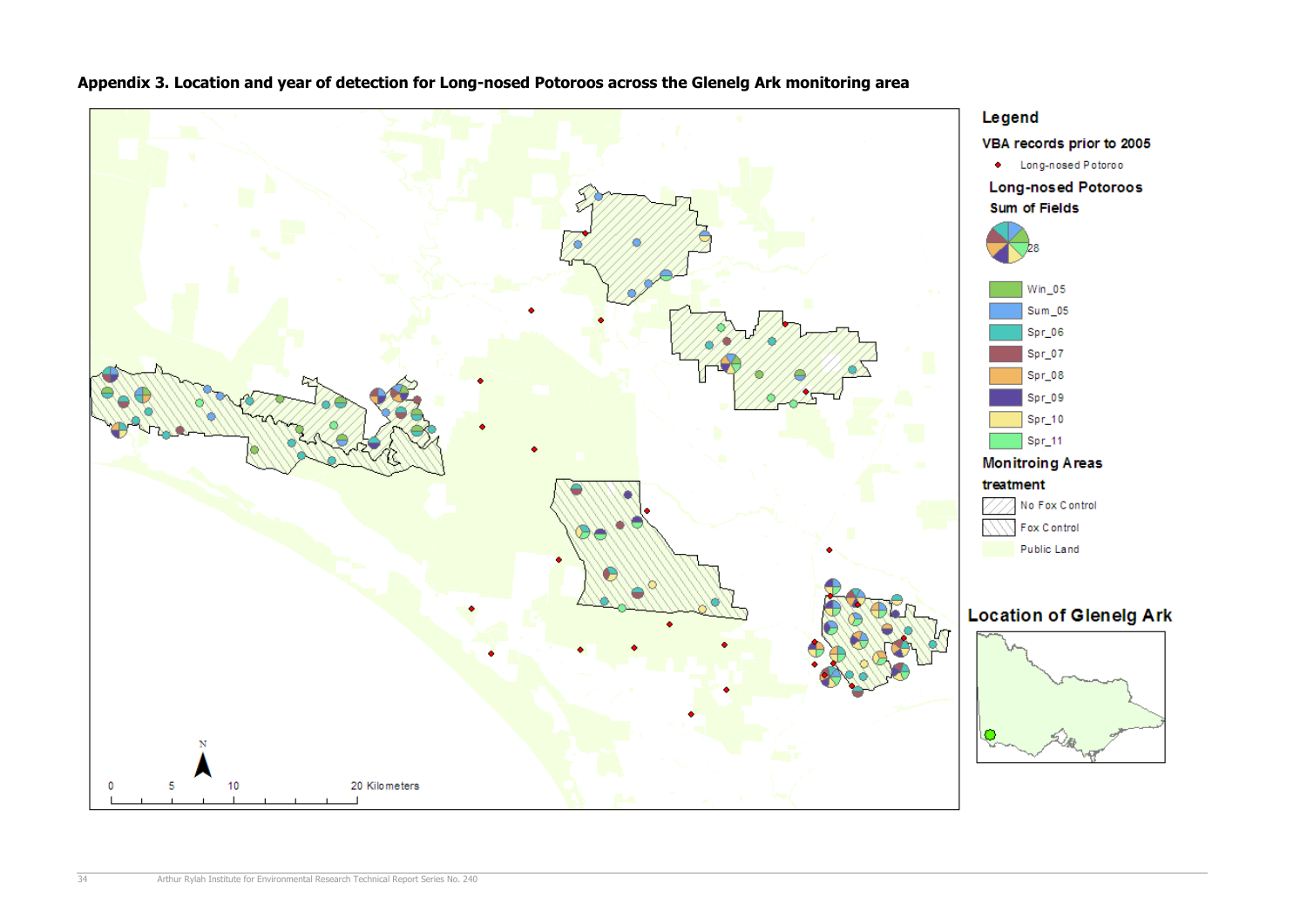

## <span id="page-40-0"></span>**Appendix 4. Location and year of detection for Southern Brown Bandicoots across the Glenelg Ark monitoring area**

• Southern Brown Bandicoot

## Southern brown bandicoot

- 
- 
- 
- 
- 
- 
- 
- 
- 
- 
- 

## **Location of Glenelg Ark**